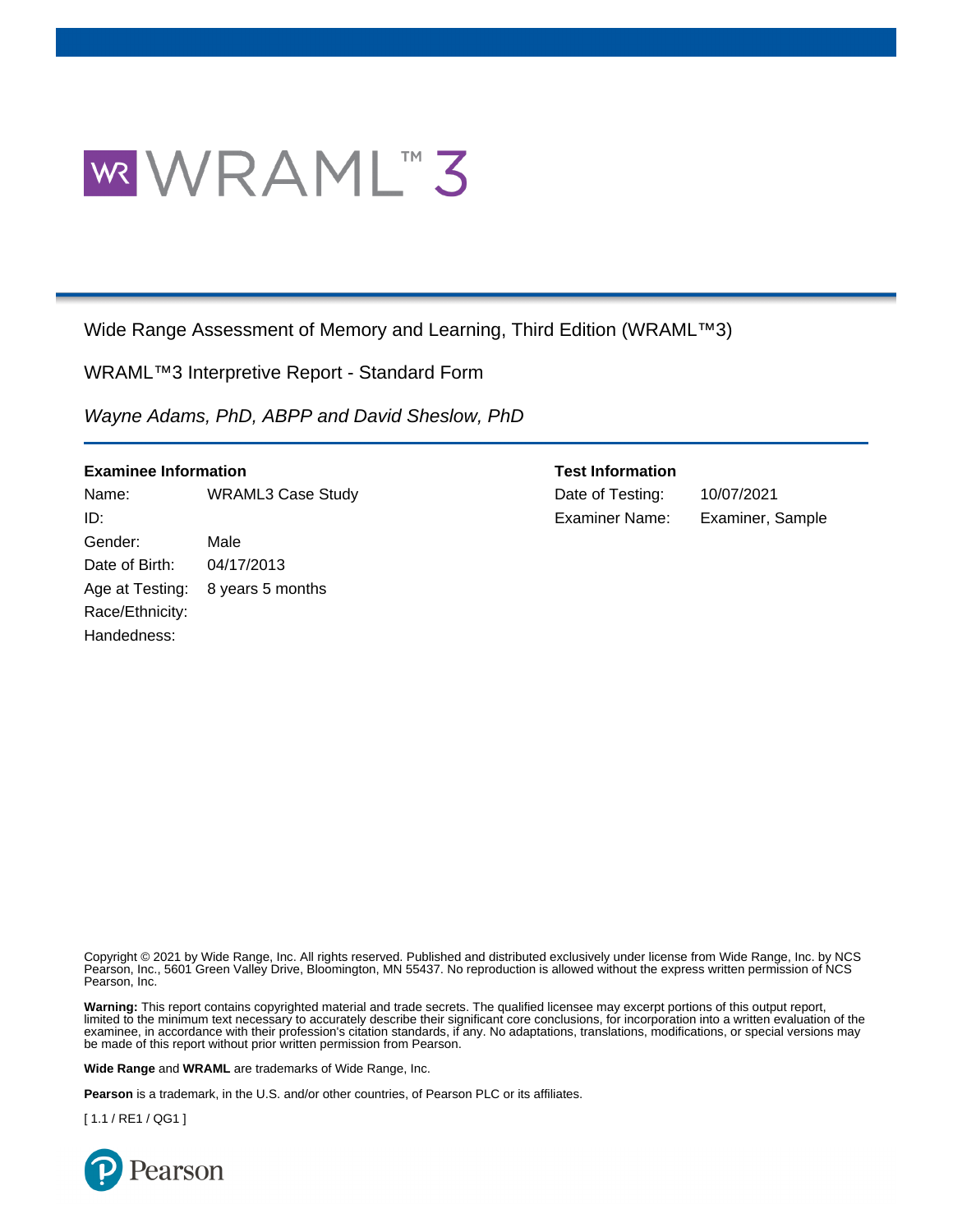# **Interpretive Overview**

### **Overview**

The Wide Range Assessment of Memory and Learning (3rd ed., WRAML3) is an individually administered, standardized assessment of memory, learning, and cognitive functions that support memory and learning processes. Specifically, the WRAML3 provides information about WRAML3's verbal and visual immediate and delayed recall, recognition, attention and concentration, and working memory.

### **Disclaimer**

The WRAML3 Interpretive Report assumes that the examiner has foundational skills including a thorough understanding of the WRAML3 psychometric characteristics, its structure, and its administration procedures. Basic properties of the assessment are explained in the WRAML3 Administration Manual (2021) including a description of subtests, subtest directions, administration requirements, and a brief interpretation of the test results. A more complete presentation of the research supporting the assessment, including its national standardization, interrelationships between various indexes, subtests, and process variables can be found in the WRAML3 Technical Manual (2021).

The results and interpretive analyses contained within the WRAML3 Interpretive Report are designed to be integrated with other sources about the examinee, including history, behavioral observations, emotional concerns, as well as psychometric data from other test instruments. This report cannot exhaust the interpretive and diagnostic possibilities of such a complex construct as memory. The WRAML3 Interpretive Report was designed to provide clinicians with a practical, wide range sample of learning and memory interpretations to generate useful clinical hypotheses.

This report is confidential and intended exclusively for the use of qualified clinicians and trainees under supervision. Reviewing the test results with the examinee, parents/guardians, or other stakeholders (e.g., school personnel) is appropriate and encouraged as proper assessment practice when following applicable federal and state guidelines. Do not release this report to any individuals who are not qualified to interpret its results.

### **Confidence Intervals and Statistical Significance Selections**

Confidence intervals at the 90th percentile are reported for the index scores. Critical values at the *p* < .10 level are reported for process scores, when applicable.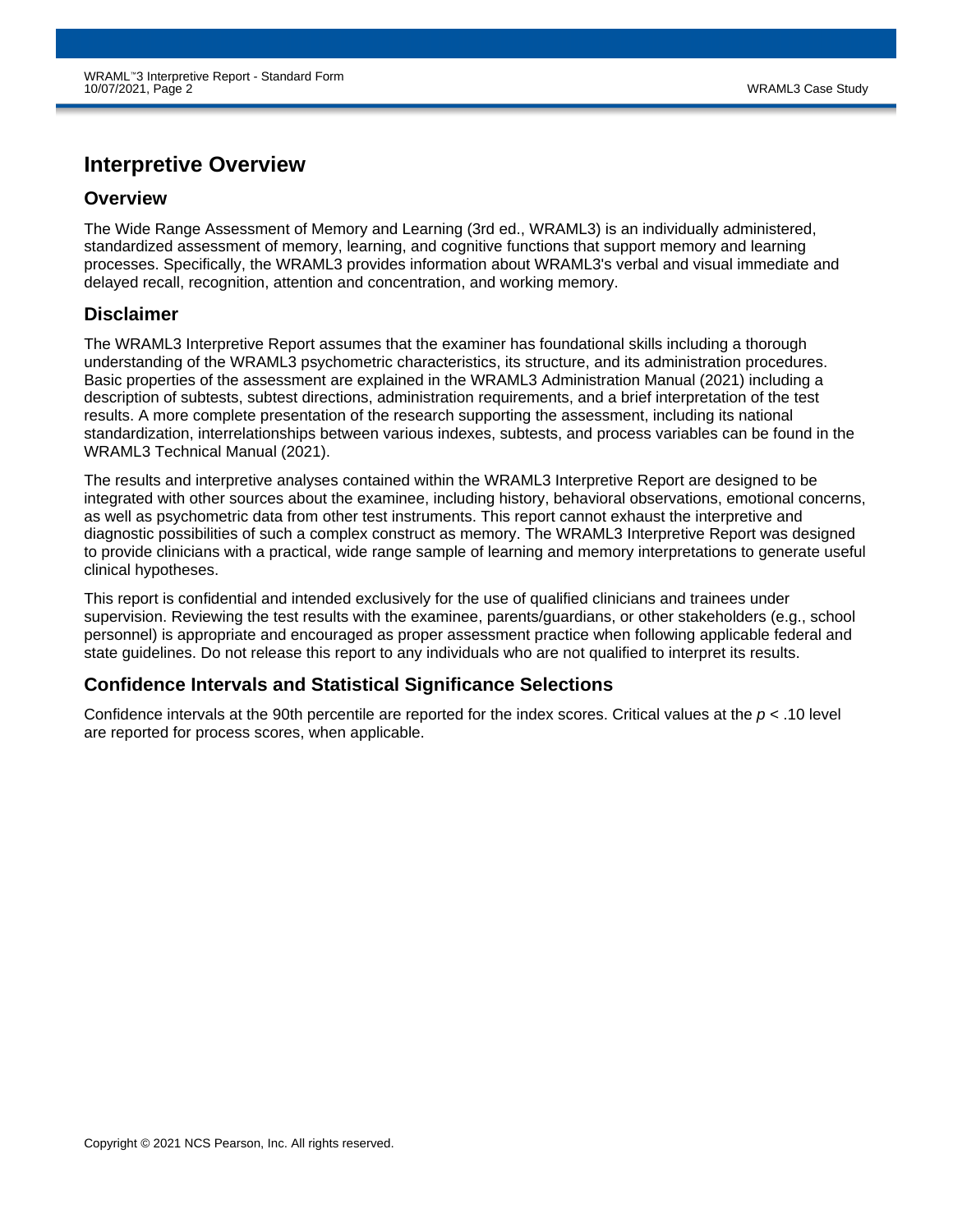# **Performance Validity Indicator**

WRAML3's results on the Performance Validity Indicator were found to be acceptable.That is, WRAML3's scores on the Attention/Concentration Index and the sum of the first five items on the recognition subtests indicate that WRAML3 put forth acceptable effort during testing.

It is important to note the prevalence of low subtest and index scores in the normative sample when considering performance validity. For the WRAML3 28% of individuals in the normative sample achieved at least one subtest score of <= 4 and 13% of individuals achieved at least one index score of <= 70. The prevalence of subtest and index scores in the very low range suggests that interpretive caution should be taken if just one score indicates low effort or invalid performance. WRAML3 achieved 1 subtest score that is  $\lt = 4$ , and 0 index scores that are  $\lt =$ 70.

| <b>Validity Indicator</b> |  |
|---------------------------|--|
| Acceptable                |  |

## **Index Score Summary**

| <b>Index</b>                    | <b>Sum of Scaled</b><br><b>Scores</b> | <b>Index Score</b> | <b>Confidence</b><br>Interval (90%) | <b>Percentile</b><br>Rank |
|---------------------------------|---------------------------------------|--------------------|-------------------------------------|---------------------------|
| <b>Visual Immediate Memory</b>  | 25                                    | 115                | $105 - 121$                         | 84                        |
| Verbal Immediate Memory         | 16                                    | 88                 | $83 - 95$                           | 21                        |
| Attention/Concentration         | 17                                    | 91                 | $84 - 101$                          | 27                        |
| <b>General Immediate Memory</b> | 58                                    | 97                 | $91 - 103$                          | 42                        |
| <b>Screener Memory</b>          | 41                                    | 101                | $95 - 107$                          | 53                        |
| Visual Delayed                  | 26                                    | 118                | $107 - 123$                         | 88                        |
| Verbal Delayed                  | 11                                    | 73                 | $69 - 83$                           | 4                         |
| <b>General Delayed</b>          | 37                                    | 95                 | $89 - 102$                          | 37                        |
| <b>Visual Recognition</b>       | 25                                    | 114                | $104 - 120$                         | 82                        |
| <b>Verbal Recognition</b>       | 24                                    | 112                | $101 - 118$                         | 79                        |
| <b>General Recognition</b>      | 49                                    | 115                | $106 - 121$                         | 84                        |
| <b>Working Memory</b>           | 21                                    | 102                | $94 - 109$                          | 55                        |

# **Subtest Score Summary**

| Immediate Recall (Core),    |     |                                          |                                          |                                           |                                  |  |  |  |  |  |  |  |  |
|-----------------------------|-----|------------------------------------------|------------------------------------------|-------------------------------------------|----------------------------------|--|--|--|--|--|--|--|--|
|                             |     | <b>Scaled Score</b>                      |                                          |                                           |                                  |  |  |  |  |  |  |  |  |
| Subtest<br><b>Raw Score</b> |     | <b>Visual Immediate</b><br><b>Memory</b> | <b>Verbal Immediate</b><br><b>Memory</b> | <b>Attention/</b><br><b>Concentration</b> | <b>Screener</b><br><b>Memory</b> |  |  |  |  |  |  |  |  |
| <b>Picture Memory</b>       | 25  | 14                                       |                                          |                                           | 14                               |  |  |  |  |  |  |  |  |
| Design Learning             | 141 | 11                                       |                                          |                                           | 11                               |  |  |  |  |  |  |  |  |
| <b>Story Memory</b>         | 18  |                                          |                                          |                                           |                                  |  |  |  |  |  |  |  |  |
| Verbal Learning             | 27  |                                          | 9                                        |                                           | 9                                |  |  |  |  |  |  |  |  |
| <b>Finger Windows</b>       | 13  |                                          |                                          |                                           |                                  |  |  |  |  |  |  |  |  |
| Number Letter               | 8   |                                          |                                          | 6                                         |                                  |  |  |  |  |  |  |  |  |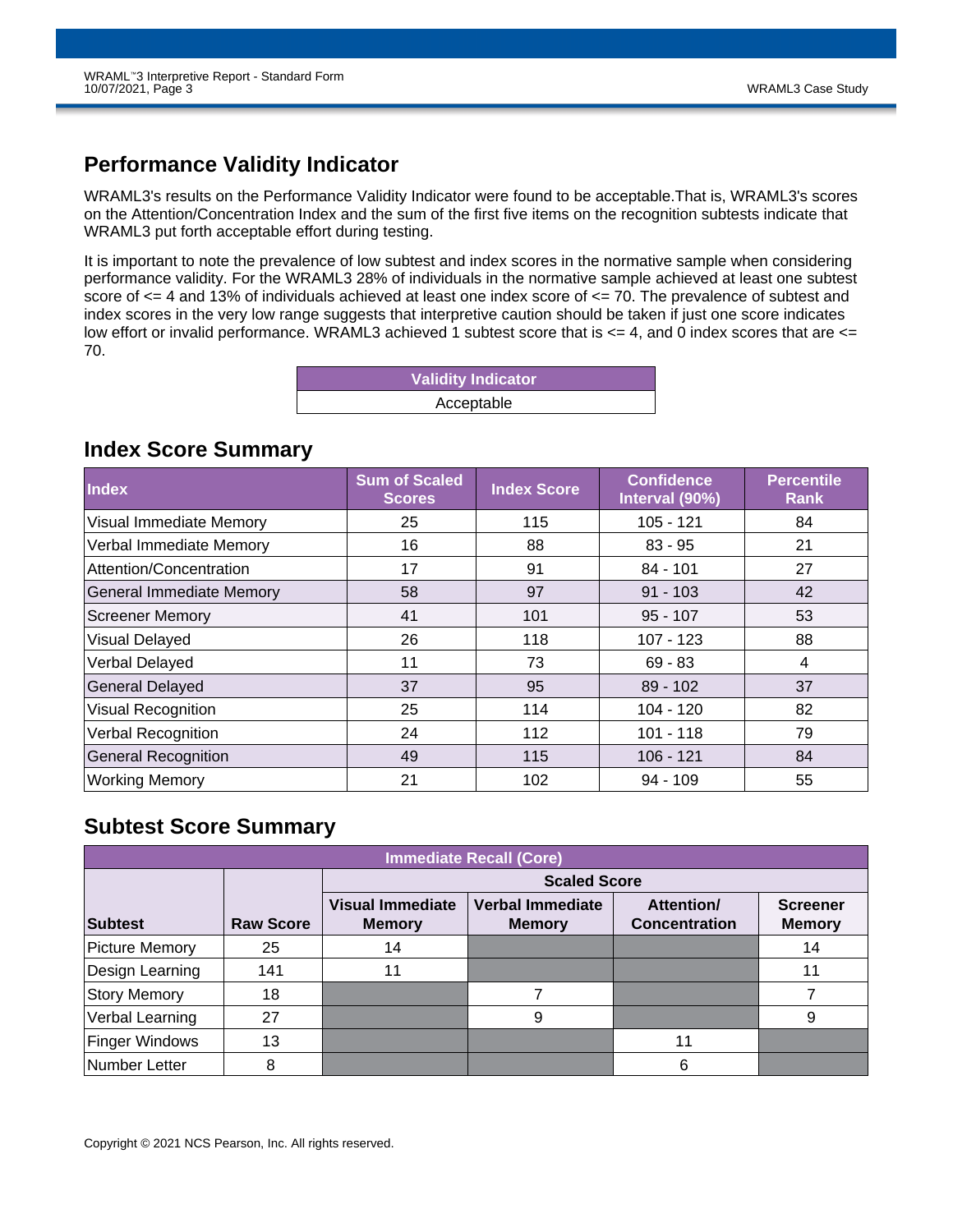| <b>Delayed Recall (Supplementary)</b> |                     |                       |                       |  |  |  |  |  |  |  |  |
|---------------------------------------|---------------------|-----------------------|-----------------------|--|--|--|--|--|--|--|--|
|                                       | <b>Scaled Score</b> |                       |                       |  |  |  |  |  |  |  |  |
| Subtest                               | <b>Raw Score</b>    | <b>Visual Delayed</b> | <b>Verbal Delayed</b> |  |  |  |  |  |  |  |  |
| Picture Memory Delayed                | 28                  | 13                    |                       |  |  |  |  |  |  |  |  |
| Design Learning Delayed               | 55                  | 13                    |                       |  |  |  |  |  |  |  |  |
| <b>Story Memory Delayed</b>           | 9                   |                       | 4                     |  |  |  |  |  |  |  |  |
| Verbal Learning Delayed               |                     |                       |                       |  |  |  |  |  |  |  |  |

| <b>Recognition (Supplementary)</b> |                     |                           |                           |  |  |  |  |  |  |  |  |
|------------------------------------|---------------------|---------------------------|---------------------------|--|--|--|--|--|--|--|--|
|                                    | <b>Scaled Score</b> |                           |                           |  |  |  |  |  |  |  |  |
| Subtest                            | <b>Raw Score</b>    | <b>Visual Recognition</b> | <b>Verbal Recognition</b> |  |  |  |  |  |  |  |  |
| Picture Memory Recognition         | 31                  |                           |                           |  |  |  |  |  |  |  |  |
| Design Learning Recognition        | 28                  | 14                        |                           |  |  |  |  |  |  |  |  |
| <b>Story Memory Recognition</b>    | 28                  |                           | 13                        |  |  |  |  |  |  |  |  |
| Verbal Learning Recognition        | 17                  |                           |                           |  |  |  |  |  |  |  |  |

| <b>Working Memory (Supplementary)</b> |                  |                     |  |  |  |  |  |  |  |  |
|---------------------------------------|------------------|---------------------|--|--|--|--|--|--|--|--|
| Subtest                               | <b>Raw Score</b> | <b>Scaled Score</b> |  |  |  |  |  |  |  |  |
| Visual Working Memory                 | 46               | 13                  |  |  |  |  |  |  |  |  |
| Verbal Working Memory                 | 22               |                     |  |  |  |  |  |  |  |  |

| Additional Subtest (Supplementary) |                  |                     |  |  |  |  |  |  |  |
|------------------------------------|------------------|---------------------|--|--|--|--|--|--|--|
| <b>Subtest</b>                     | <b>Raw Score</b> | <b>Scaled Score</b> |  |  |  |  |  |  |  |
| Sentence Memory                    | 13               |                     |  |  |  |  |  |  |  |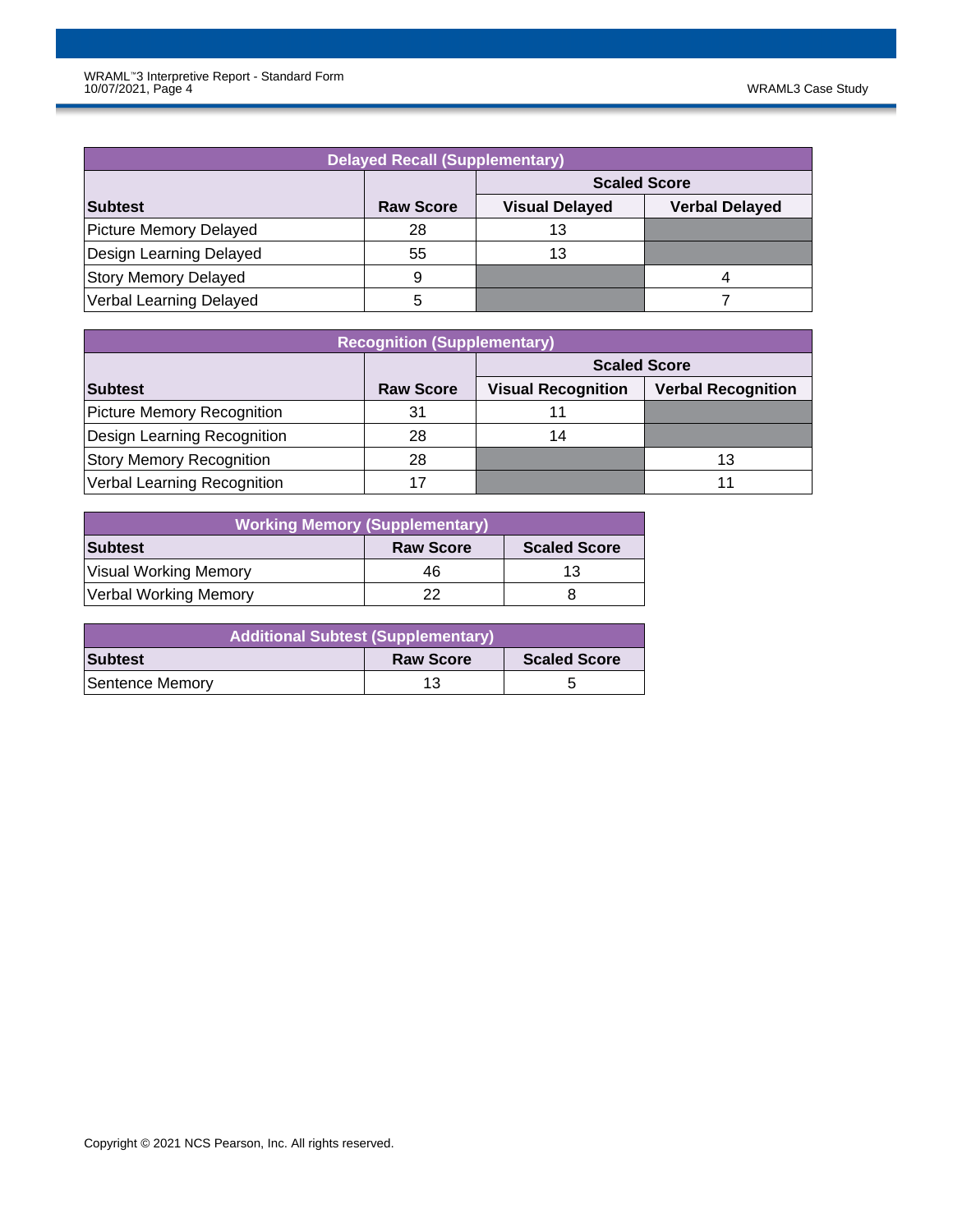# **Score Summary Profiles**

| <b>WRAML3 SUBTESTS</b>        |                |                                 |                            |              |                               |                          |                 |                           |                             |                 |                           |                             |                |                 |                       |                       |                 |
|-------------------------------|----------------|---------------------------------|----------------------------|--------------|-------------------------------|--------------------------|-----------------|---------------------------|-----------------------------|-----------------|---------------------------|-----------------------------|----------------|-----------------|-----------------------|-----------------------|-----------------|
|                               |                | <b>PICTURE</b><br><b>MEMORY</b> |                            |              | <b>STORY</b><br><b>MEMORY</b> |                          |                 | <b>DESIGN</b><br>LEARNING |                             |                 | <b>VERBAL</b><br>LEARNING |                             |                | ATTN./<br>CONC. | <b>WORKING</b>        | MEMORY ADD'L          |                 |
| <b>Scaled</b><br><b>Score</b> | Picture Memory | Picture Memory Delayed          | Picture Memory Recognition | Story Memory | Story Memory Delayed          | Story Memory Recognition | Design Learning | Design Learning Delayed   | Design Learning Recognition | Verbal Learning | Verbal Learning Delayed   | Verbal Learning Recognition | Finger Windows | Number Letter   | Visual Working Memory | Verbal Working Memory | Sentence Memory |
| $19 -$                        |                |                                 |                            |              |                               |                          |                 |                           |                             |                 |                           |                             |                |                 |                       |                       |                 |
| $18 -$                        |                |                                 |                            |              |                               |                          |                 |                           |                             |                 |                           |                             |                |                 |                       |                       |                 |
| $17 -$                        |                |                                 |                            |              |                               |                          |                 |                           |                             |                 |                           |                             |                |                 |                       |                       |                 |
| $16 -$                        |                |                                 |                            |              |                               |                          |                 |                           |                             |                 |                           |                             |                |                 |                       |                       |                 |
| $15 -$                        |                |                                 |                            |              |                               |                          |                 |                           |                             |                 |                           |                             |                |                 |                       |                       |                 |
| $14 -$                        |                |                                 |                            |              |                               |                          |                 |                           |                             |                 |                           |                             |                |                 |                       |                       |                 |
| 13 <sup>°</sup>               |                |                                 |                            |              |                               |                          |                 |                           |                             |                 |                           |                             |                |                 |                       |                       |                 |
| $12 -$<br>$11 -$              |                |                                 |                            |              |                               |                          |                 |                           |                             |                 |                           |                             |                |                 |                       |                       |                 |
| $10 -$                        |                |                                 |                            |              |                               |                          |                 |                           |                             |                 |                           |                             |                |                 |                       |                       |                 |
| $9 -$                         |                |                                 |                            |              |                               |                          |                 |                           |                             |                 |                           |                             |                |                 |                       |                       |                 |
| 8.                            |                |                                 |                            |              |                               |                          |                 |                           |                             |                 |                           |                             |                |                 |                       |                       |                 |
| $7$ .                         |                |                                 |                            |              |                               |                          |                 |                           |                             |                 |                           |                             |                |                 |                       |                       |                 |
| 6.                            |                |                                 |                            |              |                               |                          |                 |                           |                             |                 |                           |                             |                |                 |                       |                       |                 |
| $5\,$ .                       |                |                                 |                            |              |                               |                          |                 |                           |                             |                 |                           |                             |                |                 |                       |                       |                 |
| $4$ .                         |                |                                 |                            |              |                               |                          |                 |                           |                             |                 |                           |                             |                |                 |                       |                       |                 |
| $3 -$                         |                |                                 |                            |              |                               |                          |                 |                           |                             |                 |                           |                             |                |                 |                       |                       |                 |
| 2 <sup>1</sup>                |                |                                 |                            |              |                               |                          |                 |                           |                             |                 |                           |                             |                |                 |                       |                       |                 |
| $1 -$                         |                |                                 |                            |              |                               |                          |                 |                           |                             |                 |                           |                             |                |                 |                       |                       |                 |

| <b>WRAML3 INDEXES</b> |                          |                 |                     |                         |                |                    |                         |                |                    |                         |                |
|-----------------------|--------------------------|-----------------|---------------------|-------------------------|----------------|--------------------|-------------------------|----------------|--------------------|-------------------------|----------------|
| Index<br>Score        | General Immediate Memory | General Delayed | General Recognition | Visual Immediate Memory | Visual Delayed | Visual Recognition | Verbal Immediate Memory | Verbal Delayed | Verbal Recognition | Attention/Concentration | Working Memory |
| 145                   |                          |                 |                     |                         |                |                    |                         |                |                    |                         |                |
| 140                   |                          |                 |                     |                         |                |                    |                         |                |                    |                         |                |
| 135                   |                          |                 |                     |                         |                |                    |                         |                |                    |                         |                |
| 130                   |                          |                 |                     |                         |                |                    |                         |                |                    |                         |                |
| 125                   |                          |                 |                     |                         |                |                    |                         |                |                    |                         |                |
| 120                   |                          |                 |                     |                         |                |                    |                         |                |                    |                         |                |
| 115                   |                          |                 |                     |                         |                |                    |                         |                |                    |                         |                |
| 110                   |                          |                 |                     |                         |                |                    |                         |                |                    |                         |                |
| 105                   |                          |                 |                     |                         |                |                    |                         |                |                    |                         |                |
| 100                   |                          |                 |                     |                         |                |                    |                         |                |                    |                         |                |
| 95                    |                          |                 |                     |                         |                |                    |                         |                |                    |                         |                |
| 90                    |                          |                 |                     |                         |                |                    |                         |                |                    |                         |                |
| 85                    |                          |                 |                     |                         |                |                    |                         |                |                    |                         |                |
| 80                    |                          |                 |                     |                         |                |                    |                         |                |                    |                         |                |
| 75                    |                          |                 |                     |                         |                |                    |                         |                |                    |                         |                |
| 70                    |                          |                 |                     |                         |                |                    |                         |                |                    |                         |                |
| 65                    |                          |                 |                     |                         |                |                    |                         |                |                    |                         |                |
| 60                    |                          |                 |                     |                         |                |                    |                         |                |                    |                         |                |
| 55                    |                          |                 |                     |                         |                |                    |                         |                |                    |                         |                |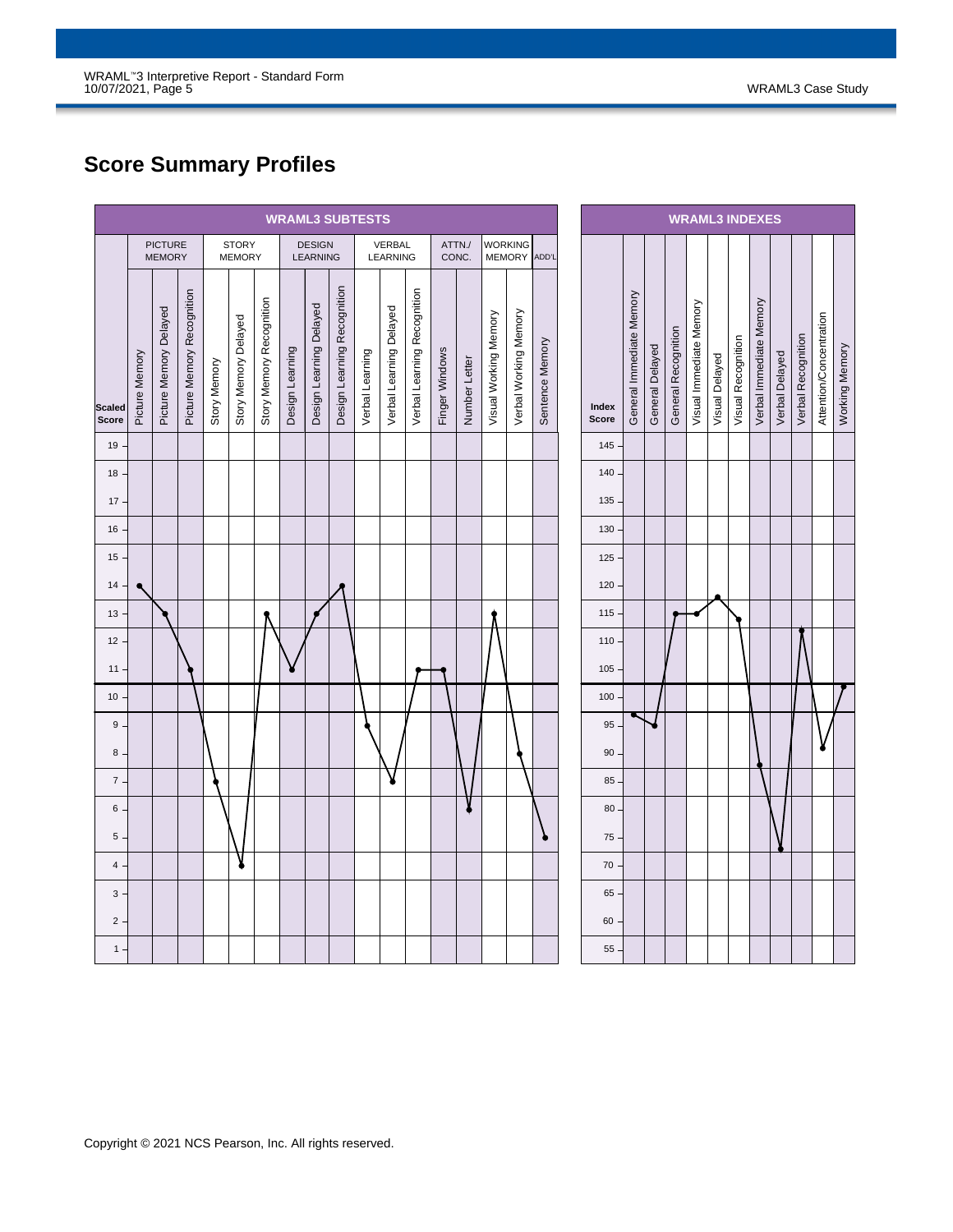# **Index Discrepancy Analyses**

| <b>Index Comparisons</b>                               | <b>Standard</b><br>Score 1 | <b>Standard</b><br><b>Score 2</b> | <b>Difference</b> | <b>Critical</b><br><b>Value (.10)</b> | <b>Significant</b> | <b>Base</b><br><b>Rate</b> |
|--------------------------------------------------------|----------------------------|-----------------------------------|-------------------|---------------------------------------|--------------------|----------------------------|
| Visual Immediate Memory vs.<br>Verbal Immediate Memory | 115                        | 88                                | 27                | 12.29                                 | Y                  | $<=5\%$                    |
| Verbal Immediate Memory vs.<br>Attention/Concentration | 88                         | 91                                | -3                | 13.24                                 | N                  |                            |
| Visual Immediate Memory vs.<br>Attention/Concentration | 115                        | 91                                | 24                | 13.91                                 | Y                  | $\leq$ 10%                 |
| Visual Immediate Memory vs.<br>Visual Delayed**        | 115                        | 118                               | -3                | 13.69                                 | N                  |                            |
| Verbal Immediate Memory vs.<br>Verbal Delayed**        | 88                         | 73                                | 15                | 13.24                                 | Y                  | $<=5\%$                    |
| Visual Delayed vs.<br>Verbal Delayed                   | 118                        | 73                                | 45                | 14.54                                 | Y                  | $\leq$ 2%                  |
| Visual Recognition vs.<br>Verbal Recognition           | 114                        | 112                               | $\overline{2}$    | 15.36                                 | N                  |                            |
| Attention/Concentration vs.<br><b>Working Memory</b>   | 91                         | 102                               | $-11$             | 13.69                                 | N                  |                            |
| General Immediate Memory vs.<br><b>General Delayed</b> | 97                         | 95                                | $\overline{2}$    | 11.28                                 | N                  |                            |
| General Delayed vs.<br><b>General Recognition</b>      | 95                         | 115                               | $-20$             | 12.54                                 | Y                  | $\leq$ 2%                  |
| Screener Memory vs.<br><b>Working Memory</b>           | 101                        | 102                               | $-1$              | 11.54                                 | N                  |                            |
| Screener Memory vs.<br>Attention/Concentration         | 101                        | 91                                | 10                | 12.78                                 | N                  |                            |
| Screener Memory vs.<br><b>General Delayed</b>          | 101                        | 95                                | 6                 | 11.28                                 | N                  |                            |

\*\*Information about these analyses can be found in the WRAML3 Technical Report, July 2021.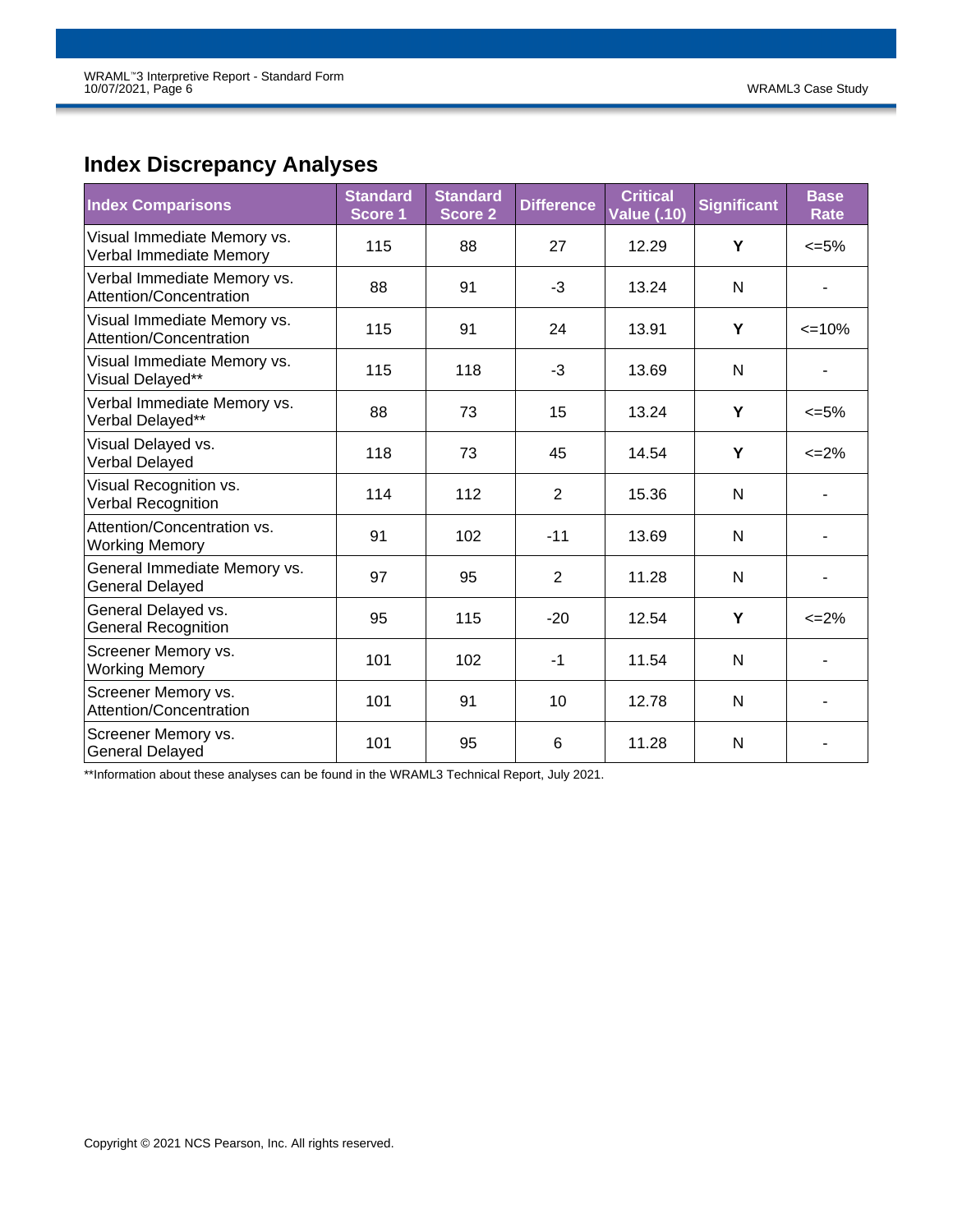| <b>Subtest Comparisons</b>                                    | <b>Scaled</b><br>Score 1 | <b>Scaled</b><br><b>Score 2</b> | <b>Difference</b> | <b>Critical</b><br><b>Value (.10)</b> | <b>Significant</b> | <b>Base</b><br>Rate |
|---------------------------------------------------------------|--------------------------|---------------------------------|-------------------|---------------------------------------|--------------------|---------------------|
| Picture Memory vs.<br>Design Learning                         | 14                       | 11                              | 3                 | 3.11                                  | N                  |                     |
| Story Memory vs.<br>Verbal Learning                           | 7                        | 9                               | $-2$              | 2.69                                  | $\mathsf{N}$       |                     |
| Finger Windows vs.<br>Number Letter                           | 11                       | 6                               | 5                 | 3.37                                  | Υ                  | $\leq$ 10%          |
| Picture Memory Delayed vs.<br>Design Learning Delayed         | 13                       | 13                              | $\Omega$          | 3.40                                  | N                  |                     |
| Story Memory Delayed vs.<br>Verbal Learning Delayed           | 4                        | $\overline{7}$                  | $-3$              | 3.29                                  | N                  |                     |
| Picture Memory Recognition vs.<br>Design Learning Recognition | 11                       | 14                              | $-3$              | 3.37                                  | N                  |                     |
| Story Memory Recognition vs.<br>Verbal Learning Recognition   | 13                       | 11                              | 2                 | 3.82                                  | N                  |                     |
| Visual Working Memory vs.<br><b>Verbal Working Memory</b>     | 13                       | 8                               | 5                 | 2.99                                  | Y                  | <=5%                |

## **Subtest Discrepancy Analyses**

# **Index, Subtest, and Process Score Interpretations**

### **General Immediate Memory Index**

The General Immediate Memory Index is an estimate of overall immediate recall, measured across a wide range of tasks. The General Immediate Memory Index is derived from the scores earned on the Verbal Immediate Memory Index, the Visual Immediate Memory Index, and the Attention/Concentration Index.

Performance between two or more of the indexes comprising the General Immediate Memory Index was found to be inconsistent (indicated by a statistically significant difference and a very low base rate). Suggesting that the use of the General Immediate Memory Index as an estimate of overall memory abilities may be questionable so interpret with extreme caution. In this case, WRAML3's Visual Immediate Memory Index vs. Verbal Immediate Memory Index scores were significantly discrepant. In general, the wider the discrepancy the more significant the difference between scores, clinical implications for these results are discussed in the Index Discrepancy Analyses section of this report. A more meaningful analysis may lie in examining the contributing index scores and the subtest scores for hypotheses as to WRAML3's relative strengths and weaknesses across memory demands.

WRAML3 earned a standard score of 97 on this index, which is in the average score range. WRAML3's overall age-appropriate performance suggests that acquiring skills dependent on new learning and immediate recall is consistent with same-age peers. WRAML3's immediate recall abilities across visual and verbal sensory modalities are consistent with same-age peers.

### **Visual Immediate Memory Index**

The Visual Immediate Memory Index is an estimate of how well WRAML3 can learn and recall both meaningful and minimally-related rote visual information. The Visual Immediate Memory Index is derived from the scaled scores earned on Picture Memory and Design Learning.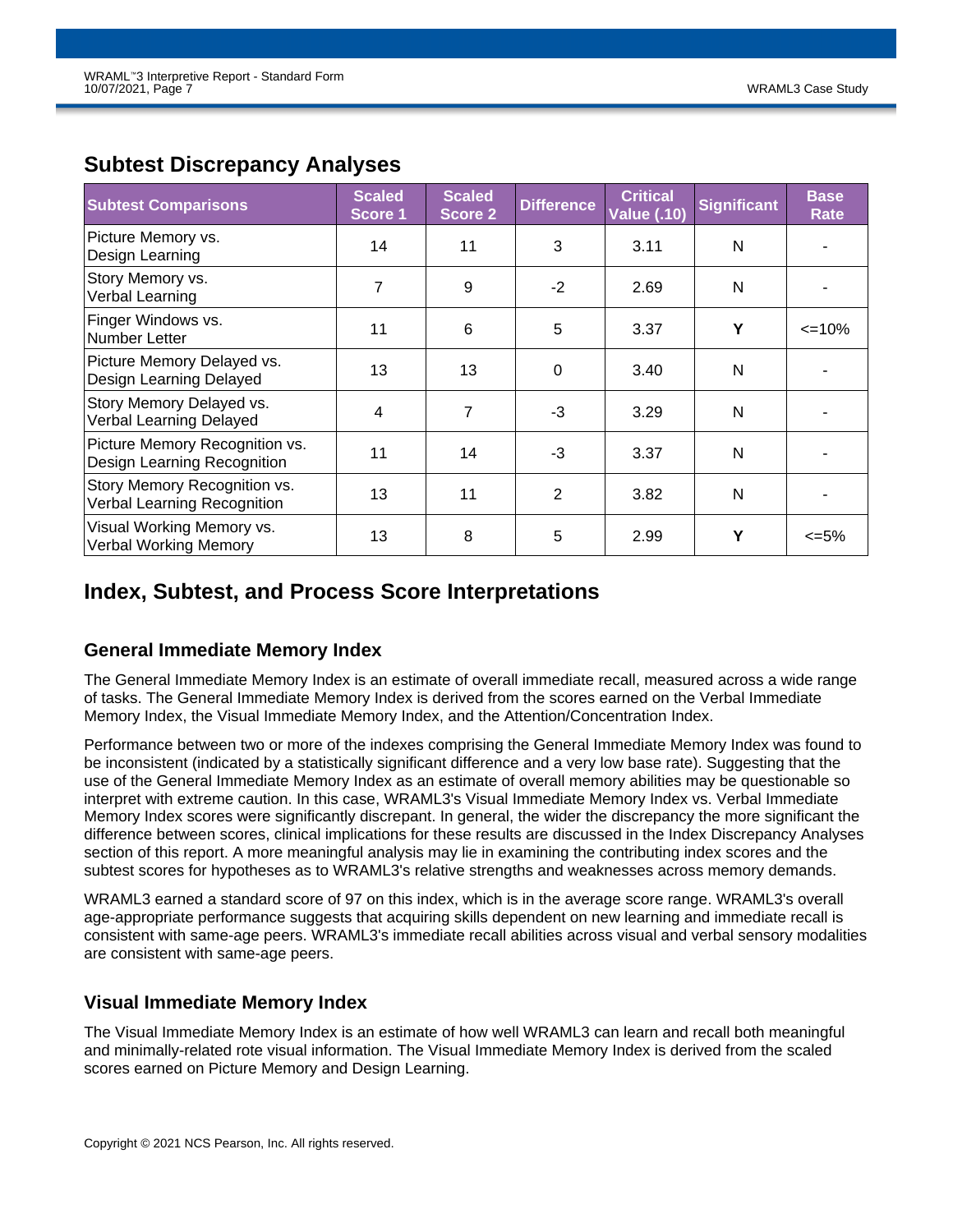Performance between the two subtests comprising the Visual Immediate Memory Index was found to be consistent (indicated by a statistically nonsignificant difference and a high base rate). Suggesting that this index may be considered a reasonable estimate of visual immediate recall abilities.

WRAML3 earned a standard score of 115 on this index, which is in the high average score range. WRAML3's performance in the high average score range on the Visual Immediate Memory Index suggests great strength in visual learning and immediate recall compared to same-age peers, and this may be noticeable with everyday visual memory demands found in academic, work, and home settings.

### **Picture Memory**

The Picture Memory subtest measures immediate recall of contextual visual information. WRAML3 earned a scaled score of 14 on this subtest, which is in the very high score range. It is important to examine the Commission Errors score along with the scaled score for this subtest.

Given this level of performance, WRAML3 is expected to remember meaningful visual information noticeably better than same-age peers, and this may be evident for everyday tasks such as immediate recall of the content of pictures or diagrams on a prior page or a computer screen. Comparing Picture Memory performance with Design Learning and Finger Windows performance may yield hypotheses as to WRAML3's recall of meaningful versus nonmeaningful visual information.

#### **Process Scores - Picture Memory**

|                   | <b>Raw Score</b> | Mean (SD) | <b>Base Rate</b> |
|-------------------|------------------|-----------|------------------|
| Commission Errors |                  |           | <=5%             |

### **Commission Errors**

The Commission Errors score provides a measure of disinhibited responding or random responding. Because the Picture Memory subtest does not penalize examinees for errors, overresponding can inflate the Picture Memory score.

WRAML3 made a total of 9 commission error(s), which is very high compared to same-age peers and warrants caution when interpreting the Picture Memory score, because it is likely inflated due to excessive guessing or impulsive responding.

### **Design Learning**

The Design Learning subtest provides an estimate of how well WRAML3 can learn and recall abstract visual information. WRAML3 earned a scaled score of 11 on this subtest, which is in the average score range.

Given this level of performance, WRAML3 is expected to learn and remember new, abstract visual information at levels comparable to same-age peers. This may be noticeable when WRAML3 performs everyday tasks with visual memory demands, such as accurately copying a diagram from a computer screen or white board, relocating a room just visited in a new building, or reproducing the letter sequence of a newly-learned phonetically-irregular word.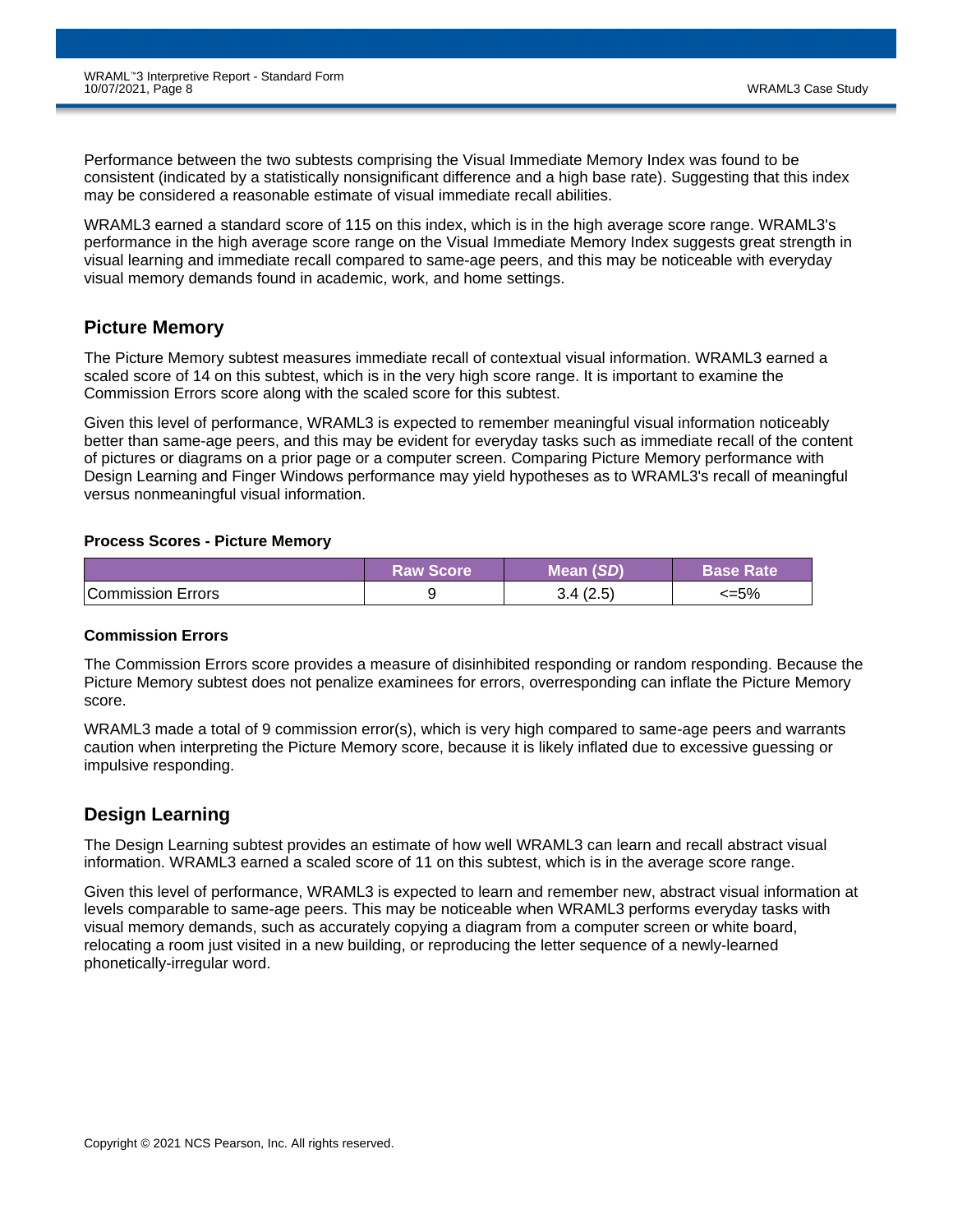### **Process Scores - Design Learning**

|                                    | <b>Raw Score</b> | Mean (SD)   | <b>Base Rate</b> |
|------------------------------------|------------------|-------------|------------------|
| Trial 1                            | 11               | 18.1(8.5)   | $\leq$ 15%       |
| Trial 2                            | 23               | 29.6 (11.1) | ۰                |
| Trial 3                            | 50               | 39.4 (13.5) | $\blacksquare$   |
| Trial 4                            | 57               | 48.0 (12.8) | ٠                |
| Delayed                            | 55               | 46.6 (13.8) | -                |
| Learning Slope (Trial 4 - Trial 1) | 46               | 29.9 (11.0) | $\blacksquare$   |
| <b>Upper Left Quadrant</b>         | 57               | 31.7(12.9)  | ٠                |
| <b>Upper Right Quadrant</b>        | 8                | 25.7(15.1)  | $\leq$ 15%       |
| Lower Left Quadrant                | 47               | 32.1(13.9)  | $\blacksquare$   |
| Lower Right Quadrant               | 11               | 28.0 (13.3) | $\leq$ 15%       |

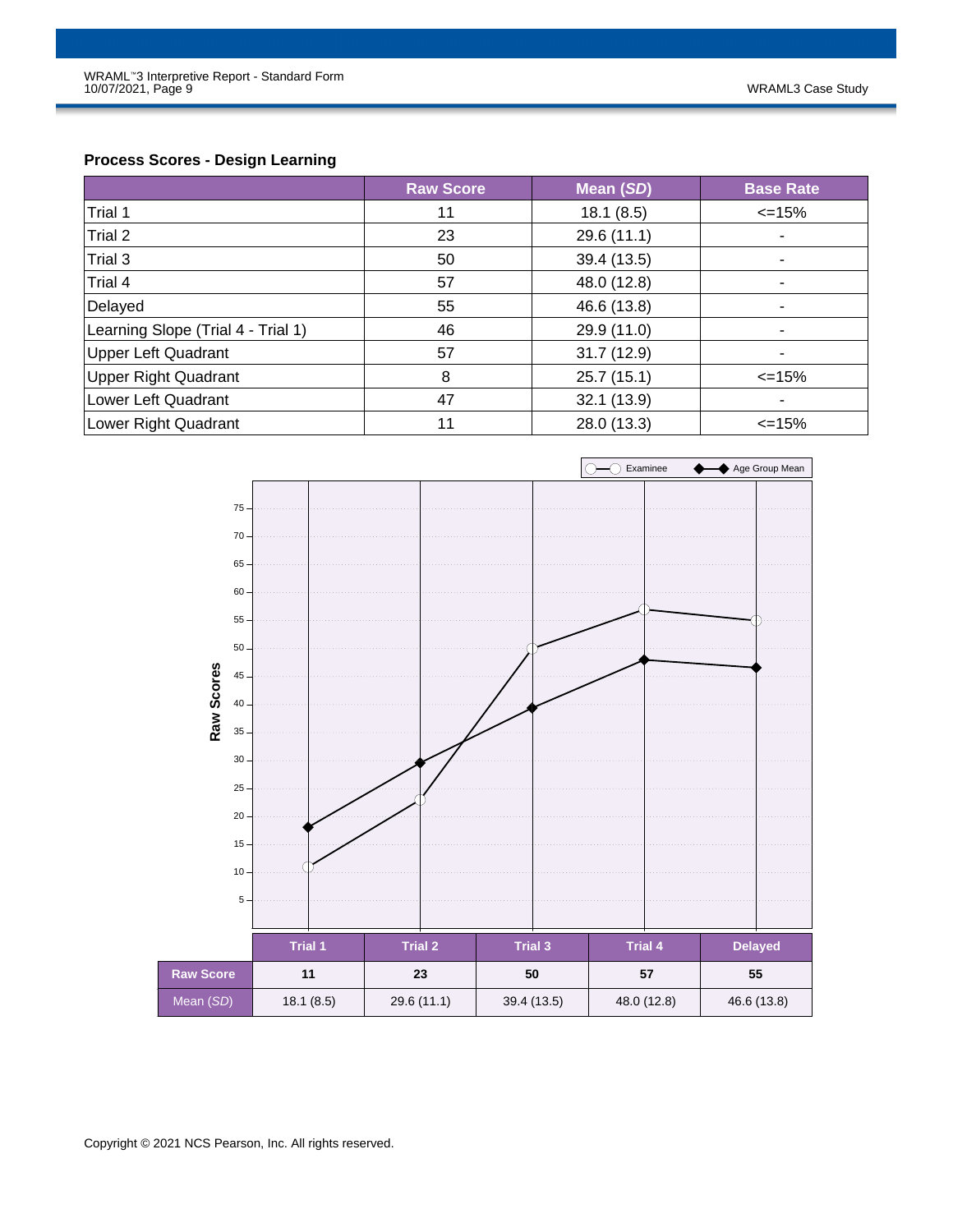#### **Quadrant Analysis**

WRAML3's Design Learning performance is also reported by each quadrant. These data can be used to determine if WRAML3 performed noticeably better within one or more quadrants of the card. This information may be useful in identifying phenomena such as a visual field cut or neglect, as well as inefficient visual scanning and visual search strategies.

#### **Learning Slope Analysis**

This score is the difference between Trials 1 and 4 of Design Learning, and provides a quick estimate of WRAML3's rate of learning.

This score difference is within normal limits when compared to WRAML3's same-age peers. This suggests that WRAML3's pace of learning over the four Design Learning trials was at or above expected levels and is likely not a cause for clinical concern.

### **Learning Grid**

The Design Learning trial scores can be used to create a learning curve that compares WRAML3's performance across trials to same-age peers. A curve that is consistently above or below same-age peers indicates learning of new visual information better or worse, respectively, than same-age peers. A relatively flat curve suggests difficulties learning despite repeated review. Conversely, a curve that starts out lower but then "catches up" with same-age peers suggests that WRAML3 may struggle with initial learning but improves with repeated exposures. Variable performance over trials may suggests some degree of attentional dysregulation, difficulties with executive function, or an irregular visual encoding system.

### **Verbal Immediate Memory Index**

The Verbal Immediate Memory Index is an estimate of how well WRAML3 can learn and recall both contextually-meaningful and relatively less-meaningful verbal information. The Verbal Immediate Memory Index is derived from the scaled scores earned on Story Memory and Verbal Learning.

Performance between the two subtests comprising the Verbal Immediate Memory Index was found to be consistent (indicated by a statistically nonsignificant difference and a high base rate). Suggesting that the Verbal Immediate Memory Index may be considered a reasonable estimate of verbal memory abilities.

WRAML3 earned a standard score of 88 on this index, which is in the low average score range. Examinees performing within the low average range are expected to demonstrate immediate recall of verbal information at levels somewhat lower than same-age peers. This may be noticeable with everyday verbal memory demands found in academic, work, and home settings.

Beyond verbal memory weakness, consider other influences that could contribute to WRAML3's lower performance, such as attention, anxiety, language, organization, and hearing weaknesses.

### **Story Memory**

The Story Memory subtest assesses immediate recall of extended, meaningful verbal content. WRAML3 earned a scaled score of 7 on this subtest, which is within the low average score range.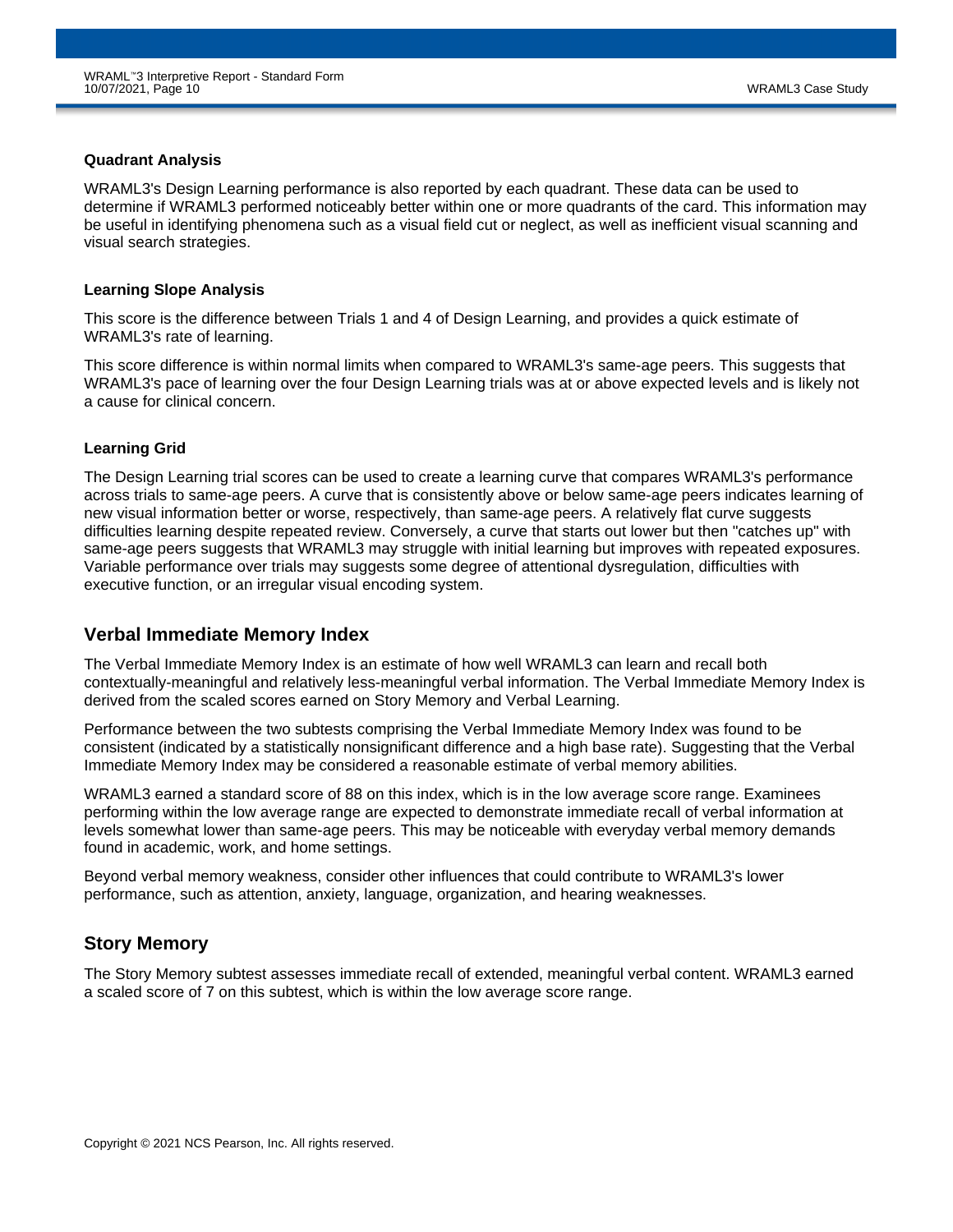This level of immediate recall for contextualized information is somewhat lower than that of same-age peers. This suggests that WRAML3 will have some weakness with short-term recall of narrative tasks like remembering the content of conversations or news on the radio. In addition to memory weakness, also consider other possible contributing factors such as deficits in attention, receptive/expressive language, hearing, and aspects of executive functioning when formulating an interpretation of WRAML3's scores.

#### **Process Scores - Story Memory**

|          | <b>Raw Score</b> | <b>Scaled Score</b> |
|----------|------------------|---------------------|
| Story A  | 1つ               |                     |
| Story B  |                  |                     |
| Verbatim |                  |                     |
| Gist     | 13               |                     |

#### **Process Scores - Individual Story Comparison**

|                     | Scaled<br><b>Score 1</b> | Scaled<br>Score 2 | <b>Critical</b><br>  Difference   Critical  <br>  Difference   Value (.10) | Significant Base Rate |  |
|---------------------|--------------------------|-------------------|----------------------------------------------------------------------------|-----------------------|--|
| Story A vs. Story B |                          |                   | 3.31                                                                       | N                     |  |

### **Story A vs. Story B Comparison**

Scaled scores are provided for each of the two stories administered for the subtest, which allows examination of consistency of narrative recall.

The performance between the stories is consistent, so the Story Memory subtest may be considered an appropriate estimate of WRAML3's immediate recall of contextual verbal material.

#### **Verbatim and Gist Scores**

Performance on Story Memory is, in part, related to recalling both specific details (verbatim) and details tending to preserve meaning (gist) of the stories presented. Individuals who achieve roughly equivalent Verbatim and Gist scores demonstrate comparable recall of both details and contextual meaning of an extended verbal narrative. Individuals who recall more verbatim than gist details may experience certain learning disorders such as language processing, developmental, and autistic spectrum disorders, as well as neurological conditions such as head injury. It is important to integrate assessment findings with clinical presentation. Individuals who recall more gist than verbatim details may experience attention and/or language-based learning weaknesses. This may have implication for such activities as recalling important details from a news show or recalling recipes from a book. When forming interpretations, note that these scores are less sensitive among very young and very old examinees.

### **Verbal Learning**

The Verbal Learning subtest provides an estimate of how well WRAML3 can learn relatively unrelated verbal information across multiple exposures. WRAML3 earned a scaled score of 9 on this subtest, which is in the average score range.

Given this level of performance, WRAML3 is expected to learn and remember relatively unrelated verbal information at levels comparable to same-age peers. This may be noticeable when WRAML3 performs everyday verbal memory tasks, such as remembering the ingredients to gather for a recipe after having them read aloud (adult), or remembering components of a dictated homework assignment (youth).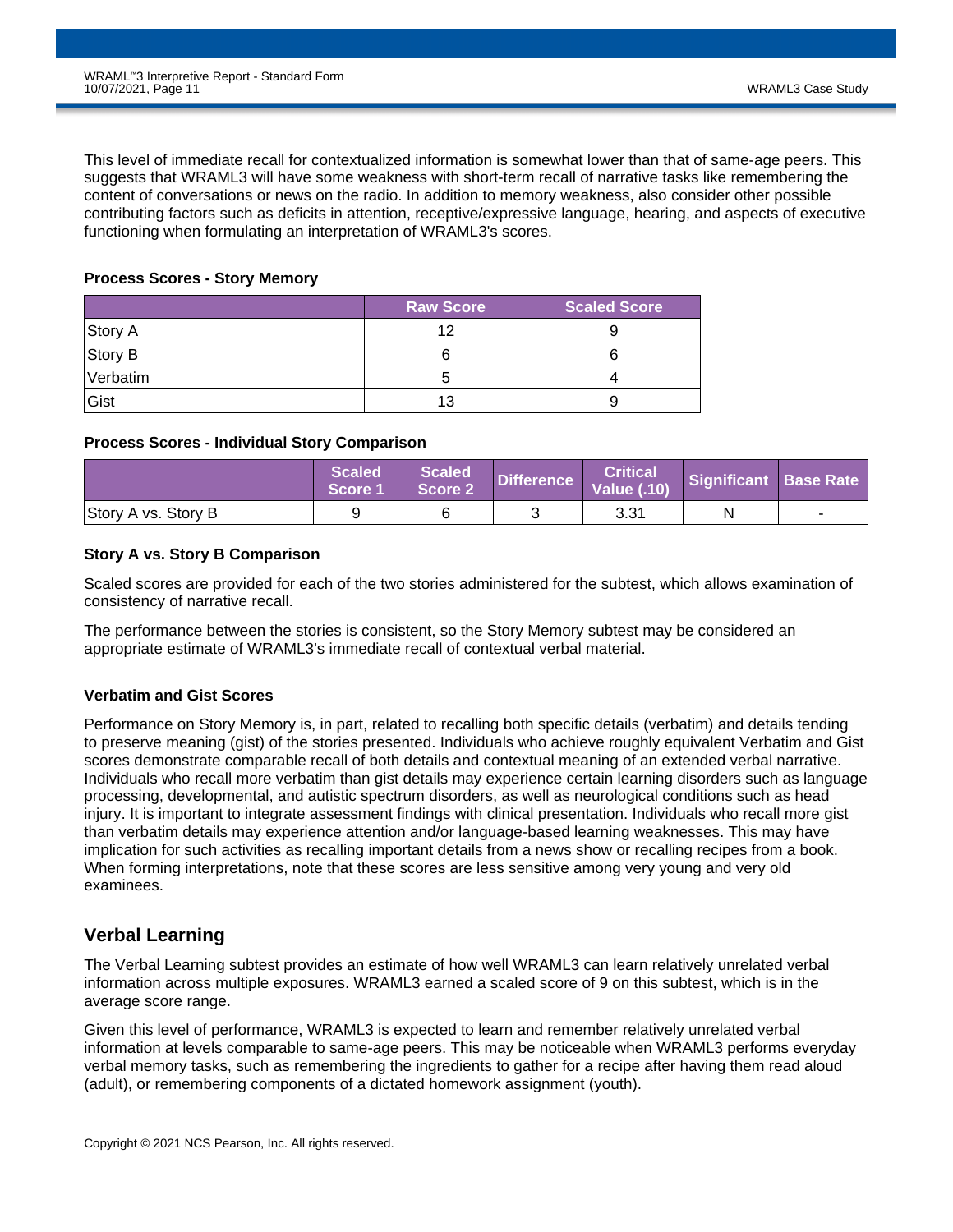### **Process Scores - Verbal Learning**

|                                    | <b>Raw Score</b> | Mean (SD) | <b>Base Rate</b> |
|------------------------------------|------------------|-----------|------------------|
| Trial 1                            | 2                | 4.8(1.5)  | $\leq 5\%$       |
| Trial 2                            | 5                | 7.1(1.8)  | $\leq$ 15%       |
| Trial 3                            | 9                | 8.4(1.9)  | $\blacksquare$   |
| Trial 4                            | 11               | 9.4(1.9)  |                  |
| Delayed                            | 5                | 7.7(2.0)  | $\leq 5\%$       |
| Learning Slope (Trial 4 - Trial 1) | 9                | 4.5(2.0)  | ۰                |
| Intrusions                         | 4                | 1.1(1.9)  | $\leq 5\%$       |
| Repetitions                        | 3                | 1.7(2.4)  | $\leq 15\%$      |
| Primacy                            | 30               | 30.5(6.9) | ۰                |
| Recency                            | 30               | 29.2(8.7) | ٠                |

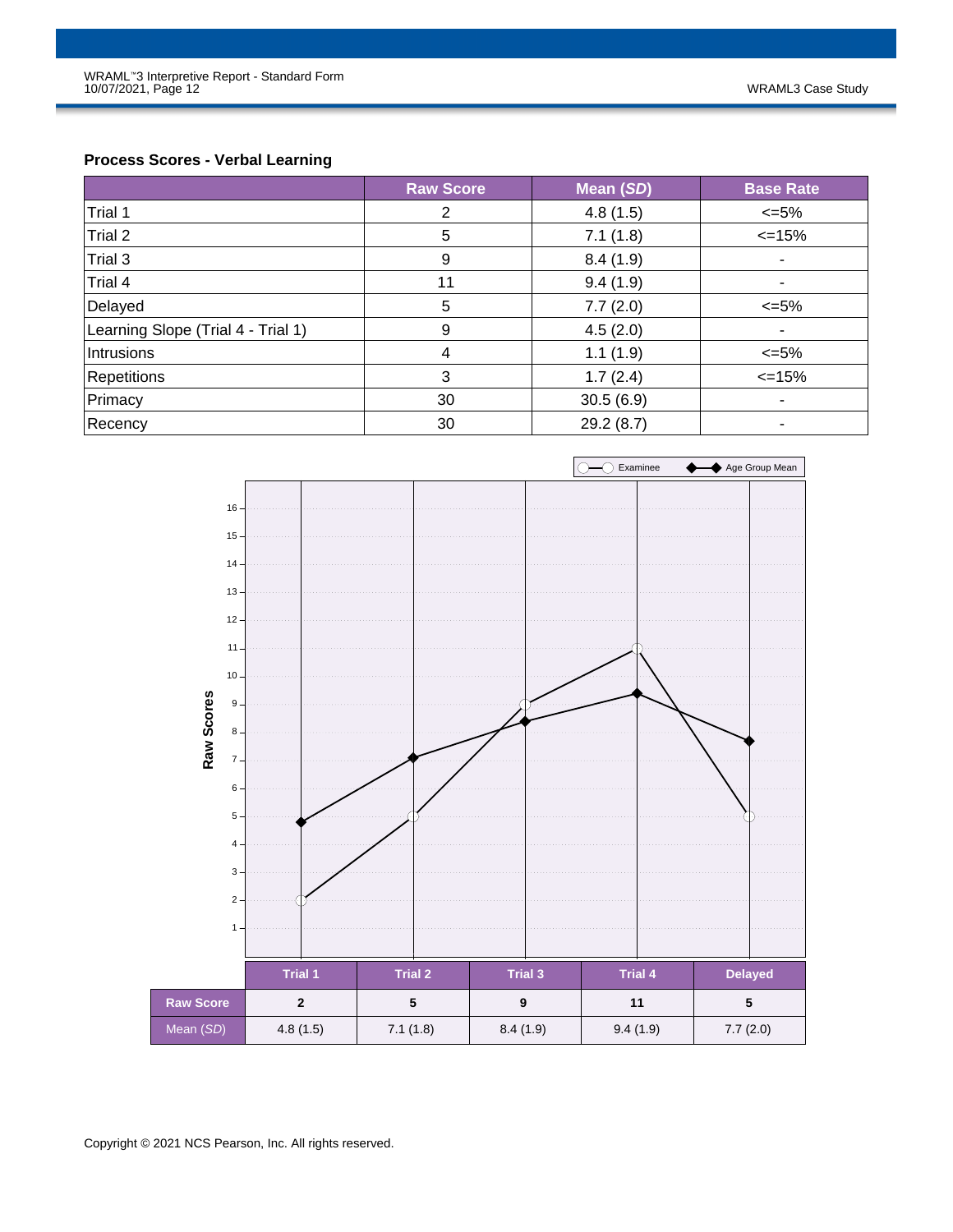#### **Intrusions**

In the process of recalling words recited by the examiner, sometimes the examinee mistakenly says words that are not on the list. These are intrusions.

WRAML3 demonstrated a significant number of intrusions compared to same-age peers. Intrusions may occur for a variety of reasons including difficulties with self-monitoring, perseverative thinking, or disorganized thinking. Qualitative examination of the intrusions may be helpful, including noting the presence of intrusions across all trials or just the first two, and whether the intrusions were semantically or phonetically related to recited words.

#### **Repetitions**

In the process of recalling words recited by the examiner, sometimes the examinee repeats words already said within a trial. These are repetitions.

WRAML3 demonstrated a significant number of repetitions compared to same-age peers. Repetitions may occur for a variety of reasons including difficulties with self-monitoring, perseverative thinking, or disorganized thinking. Qualitative examination of the repetitions may be helpful, including noting the presence of consistent repetitions across several trials, subjective recognition that a word may have been repeated, or the presence of repeated intrusions.

#### **Primacy**

When presented with a list of words, individuals generally remember the words from the beginning and end of the list better than words from the middle of the list. Primacy is the percentage of words recalled from the beginning of the list across all four trials, controlling for the total number of remembered words.

The percentage of words recalled by WRAML3 from the beginning of the word list was within normal limits and is not of clinical concern.

#### **Recency**

Recency is the percentage of words recalled from the end of the list across all four trials controlling for the total number of remembered words.

The percentage of words recalled by WRAML3 from the end of the word list was within normal limits and is not of clinical concern.

#### **Learning Slope Analysis**

This score is defined as the difference between Trials 1 and 4 of Verbal Learning, and provides a quick estimate of WRAML3's rate of verbal learning.

This score difference is within normal limits when compared to WRAML3's same-age peers, and suggests that the amount of learning over the four Verbal Learning trials was at or above expected levels and is not a cause for clinical concern.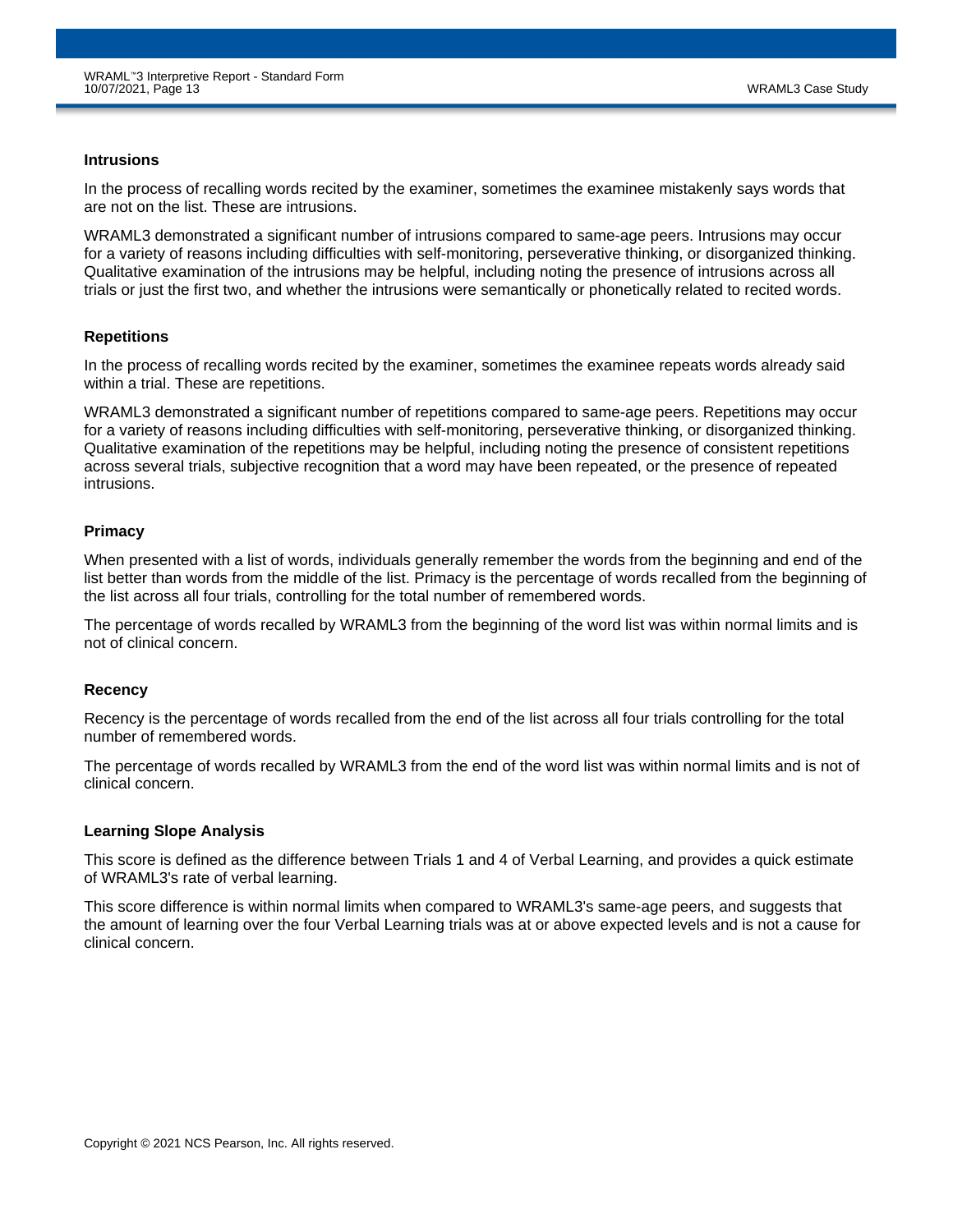### **Learning Grid**

Verbal Learning trial scores create a learning curve that can be compared to the performance of WRAML3's same-age peers. A curve that is consistently above or below same-age peers indicates learning of new verbal information better or worse, respectively, than same-age peers. A relatively flat curve may suggest WRAML3 has difficulties learning despite repeated exposure. Conversely, a curve that starts out lower but then "catches up" with same-age peers, suggests that WRAML3 has difficulties with initial learning but improves with repeated exposures. A variable performance over trials may suggest WRAML3 has some degree of attentional dysregulation or difficulties with executive functioning. Such patterns have implications for recommendations related to review strategies.

### **Attention/Concentration Index**

The Attention/Concentration Index provides an estimate of how well WRAML3 can learn and recall attentionally-demanding, relatively rote, sequential information. Both auditory and visual information are sampled. The Attention/Concentration Index is derived from the scaled scores earned on Finger Windows and Number Letter.

The difference between Finger Windows and Number Letter was found to be inconsistent (indicated by a statistically significant difference and a base rate of <=10%). Interpret the Attention/Concentration Index as an overall estimate of attention and concentration abilities with caution. A more meaningful analysis may lie in examining the contributing subtest scores for generating hypotheses about WRAML3's relative strengths and weaknesses between visual and verbal domains.

WRAML3 earned a standard score of 91 on this index, which is in the average score range. An Attention/Concentration Index score within the average range suggests WRAML3 has age-expected abilities for processing and recalling rote information across verbal and visual sensory modalities. Such skills will likely be evident in academic, work, and home settings.

### **Finger Windows**

The Finger Windows subtest measures rote, sequential, immediate recall of visual-spatial information. WRAML3 earned a scaled score of 11 on this subtest, which is in the average score range.

Given this level of performance, WRAML3 is expected to learn and remember sequences of rote visual information at levels comparable to same-age peers. This may relate to tasks such as the ability to scan one or more measures of music and accurately remember the sequence of notes, remembering the inter-related part of a blueprint or plans recently displayed, and view a map before leaving to find an unfamiliar, nearby location and not get lost.

### **Number Letter**

The Number Letter subtest measures rote, sequential, immediate recall of auditory symbolic information. WRAML3 earned a scaled score of 6 on this subtest, which is in the low average score range.

Given this level of performance, WRAML3 is expected to learn and remember sequences of rote auditory information somewhat less well than same-age peers. For everyday tasks, this may relate to WRAML3's ability to recall sport scores, phone numbers, or zip codes immediately after hearing them. Academic tasks like reading recognition or spelling may be affected.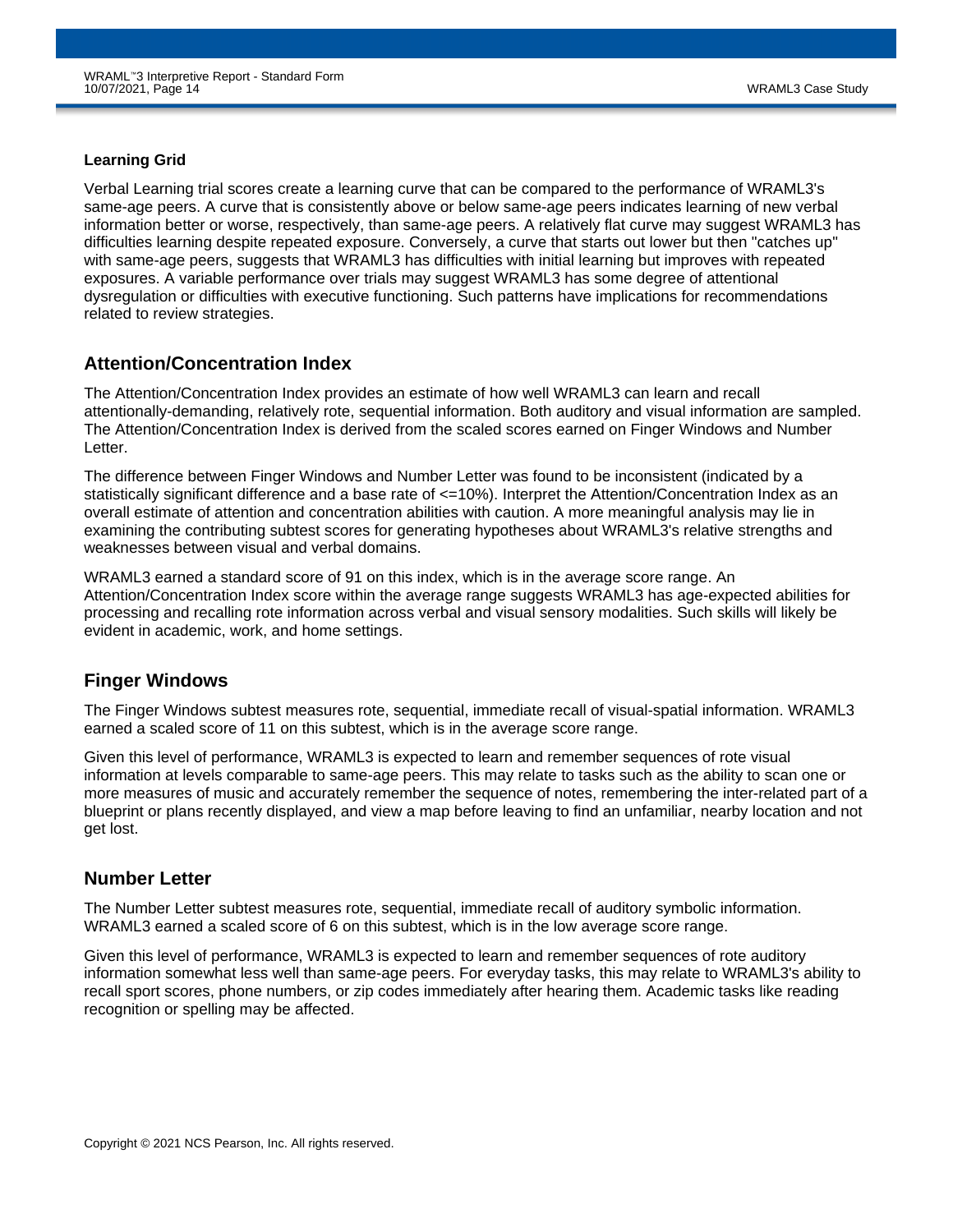#### **Finger Windows vs. Number Letter Discrepancy Analysis**

WRAML3's higher performance on the Finger Windows subtest suggests better visual than verbal rote attention/concentration. Performances were relatively better for visual-spatial tasks than for recalling rote verbally-presented material. Difficulty recalling verbally-presented sequential symbolic information may be associated with weakness on such academic tasks as basic reading and spelling.

### **Sentence Memory**

The Sentence Memory subtest evaluates immediate recall of limited amounts of meaningful verbal information. WRAML3 earned a scaled score of 5 on this subtest, which is in the very low score range.

Given this level of performance, WRAML3 is expected to perform noticeably less well than same-age peers when remembering the content of a spoken sentence, such as being able to follow a brief set of oral directions, and accurately relate a brief message. While this subtest is useful on its own, it may also be of diagnostic value when compared to Story Memory (containing lengthier meaningful verbal content) and Number Letter (requiring little meaningful verbal content).

### **Immediate/Delayed Recall Comparisons**

| <b>Subtest Comparisons</b>                      | <b>Scaled</b><br><b>Score 1</b> | <b>Scaled</b><br>Score 2 | <b>Difference</b> | <b>Critical</b><br>Value (.10) | <b>Significant</b> | <b>Base</b><br>Rate |
|-------------------------------------------------|---------------------------------|--------------------------|-------------------|--------------------------------|--------------------|---------------------|
| Picture Memory vs.<br>Picture Memory Delayed    | 14                              | 13                       |                   | 3.69                           | N                  |                     |
| Design Learning vs.<br>Design Learning Delayed  | 11                              | 13                       | $-2$              | 2.77                           | N                  |                     |
| Story Memory vs.<br><b>Story Memory Delayed</b> |                                 | 4                        | 3                 | 2.74                           | v                  | <=5%                |
| Verbal Learning vs.<br>Verbal Learning Delayed  | 9                               |                          | 2                 | 3.26                           | N                  |                     |

*Note.* Scaled scores for Verbal Learning Delayed and Design Learning Delayed may be restricted due to the skewed distributions of the raw scores for these subtests. Interpret significant discrepancies with Verbal Learning Delayed and Design Learning Delayed scores in the high average and above ranges with caution.

### **General Delayed Index**

The General Delayed Index is an estimate of longer-term storage of the information WRAML3 learned on the four immediate memory subtests (i.e., Picture Memory, Story Memory, Design Learning, and Verbal Learning) and is derived from the scores earned on the Visual Delayed and Verbal Delayed Indexes.

WRAML3's performance on the indexes comprising the General Delayed Index was found to be inconsistent (indicated by a statistically significant difference and base rate of <=2%) so, consequently, the General Delayed Index should be interpreted with extreme caution as an estimate of overall longer-term recall. In general, the wider the discrepancy the more significant the difference between scores, clinical implications for these results are discussed in the Index Discrepancy Analyses section of this report. A more meaningful analysis may lie in examining the contributing index and subtest scores for forming hypotheses about WRAML3's relative strengths and weaknesses.

WRAML3 earned a standard score of 95 on this index, which is in the average score range. Examinees earning a General Delayed Index score within the average range typically demonstrate an ability to retain visual and verbal information over time comparable to same-age peers. This corresponds to an age-appropriate capacity to transfer information from short-term to long-term memory and retrieve it efficiently on demand.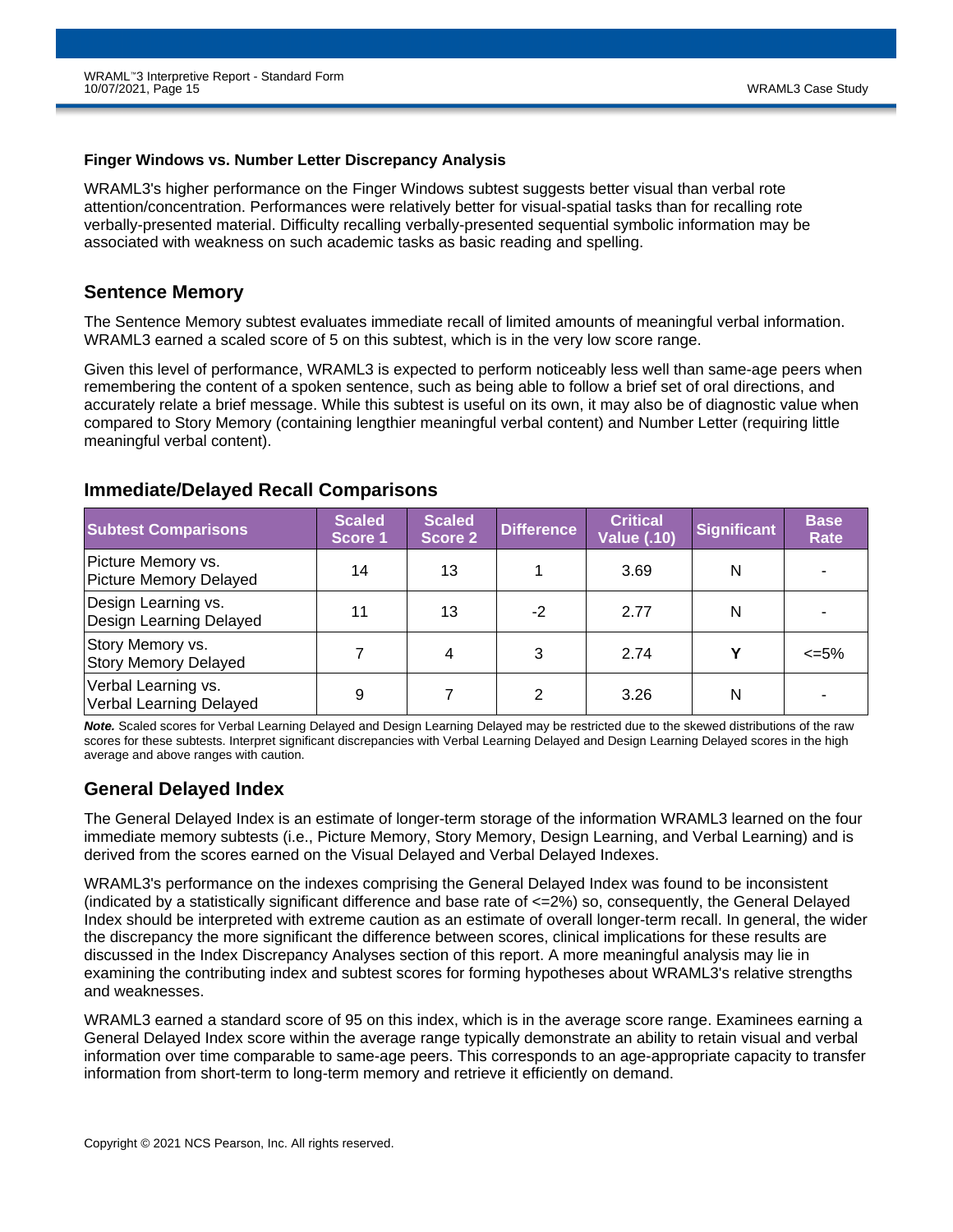### **Visual Delayed Index**

The Visual Delayed Index is an estimate of how well WRAML3 can retain and retrieve both meaningful and minimally-related visual information after a 20-30 minute delay. The Visual Delayed Index is derived from the subtest scaled scores of Picture Memory Delayed and Design Learning Delayed.

Performance between the two subtests comprising the Visual Delayed Index was found to be consistent (indicated by a statistically nonsignificant difference and a high base rate). Suggesting that this index may be considered a reasonable estimate of WRAML3's visual delayed recall abilities.

WRAML3 earned a standard score of 118 on this index, which is in the high average score range. WRAML3's performance in the high average score range on the Visual Delayed Index suggests great strength in acquiring and subsequently recalling visual material compared to same-age peers. This may be noticeable with everyday visual memory demands found in academic, work, or home settings.

### **Picture Memory Delayed**

The Picture Memory Delayed subtest provides an estimate of visual memory recall over a moderate period of time. WRAML3 earned a scaled score of 13 on this subtest, which is within the high average score range.

Given this level of performance, WRAML3 is expected to remember recently-learned meaningful visual information better than same-age peers. This may be noticeable during everyday tasks with longer-term recall demands, for example, subsequently recalling visual details of a painting, contents of a room visited earlier in the day, or a diagram on a computer screen.

### **Picture Memory vs. Picture Memory Delayed Comparison**

Comparing WRAML3's performance on the Picture Memory subtest with that of the Picture Memory Delayed subtest provides an estimate of visual information retained with the passage of time.

WRAML3's performance between Picture Memory and Picture Memory Delayed was consistent (indicated by a statistically nonsignificant difference and a high base rate), suggesting that recall for contextual visual information after 20-30 minutes was at a similar level as immediate recall.

### **Design Learning Delayed**

The Design Learning Delayed subtest provides an estimate of longer-term memory for abstract visual information learned using repeated exposures. WRAML3 earned a scaled score of 13 on this subtest, which is in the high average score range.

Given this level of performance, WRAML3 is expected to remember abstract visual content at levels markedly better than same-age peers. This may be noticeable during everyday memory tasks with longer-term demands, such as recalling details of a blueprint, a travel route devised earlier when studying a map (adult), or correctly spelling a previously-learned phonetically-irregular word (youth).

### **Process Score - Retention Score**

| <b>Trial Comparison</b>                                    | Raw<br>Score 1 | <b>Raw</b><br>Score 2 | <b>Difference</b> | Mean (SD)   | <b>Base Rate</b> |
|------------------------------------------------------------|----------------|-----------------------|-------------------|-------------|------------------|
| Design Learning Delayed Total -<br>Design Learning Trial 4 | 55             | 57                    | -2                | $-1.6(5.5)$ |                  |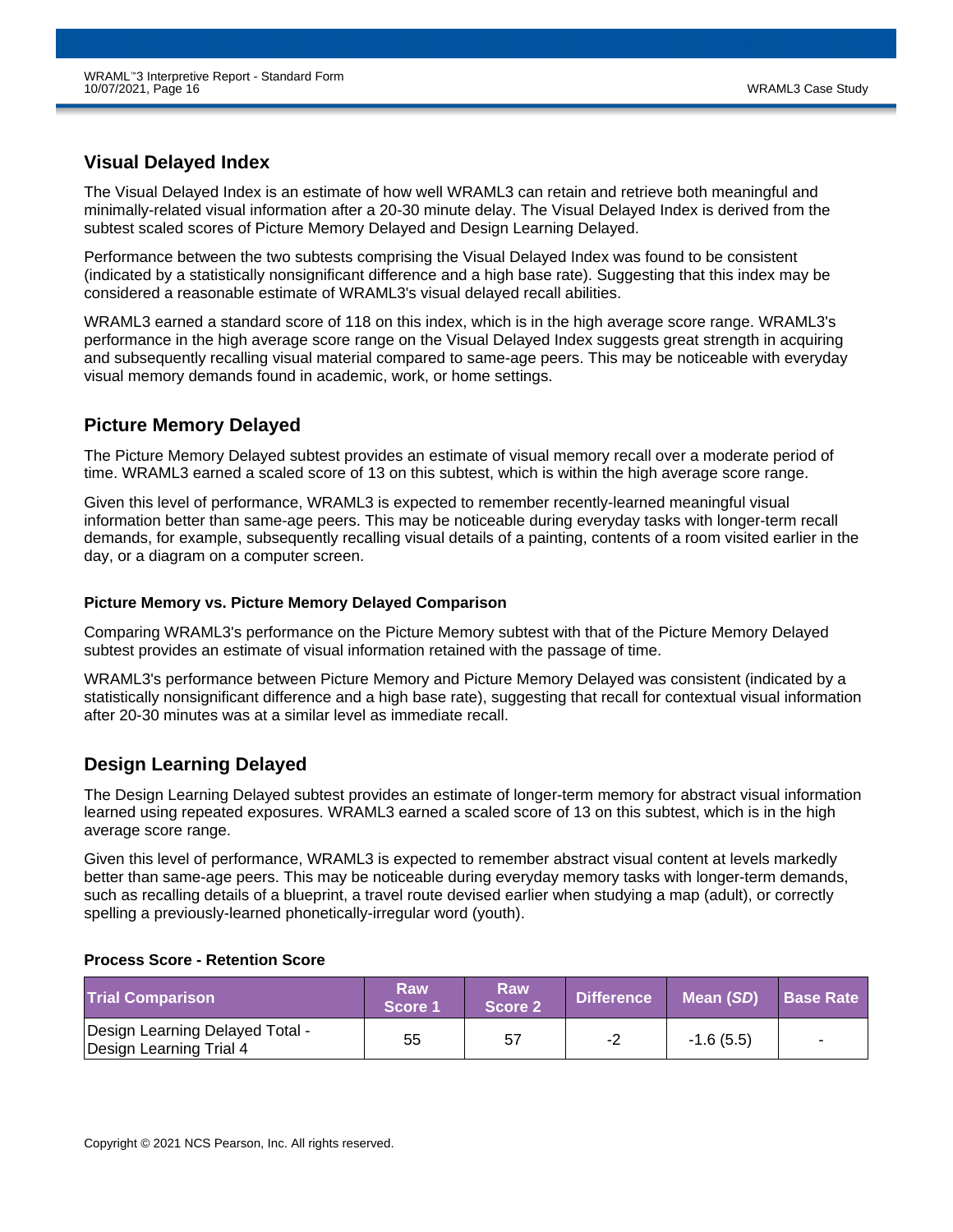#### **Retention**

The Retention score is an estimate of visual memory decay (i.e., forgetting) over time. This score provides a direct comparison of what is learned on Design Learning Trial 4 with the Design Learning Delayed subtest administered 20-30 minutes later.

The amount of forgetting suggested by WRAML3's score falls within an acceptable range. However, it is also important to consider the amount of information recalled for the immediate and delayed recall conditions when considering the clinical significance of this Retention score. That is, an examinee may achieve low raw scores on Trial 4 that reflect encoding difficulties but may remember a consistent amount for the delayed recall condition to achieve an adequate Retention score.

### **Design Learning vs. Design Learning Delayed Comparison**

Comparing WRAML3's performance on the Design Learning subtest with that of the Design Learning Delayed subtest provides an estimate of visual information retained with the passage of time.

WRAML3's performance between Design Learning and Design Learning Delayed was consistent (indicated by a statistically nonsignificant difference and a high base rate), suggesting that recall for non-meaningful visual information after 20-30 minutes was at a similar level as immediate recall.

### **Verbal Delayed Index**

The Verbal Delayed Index is an estimate of how well WRAML3 can store and retrieve both meaningful and minimally-related verbal information after a 20-30 minute delay. The Verbal Delayed Index is derived from the subtest scaled scores of Story Memory Delayed and Verbal Learning Delayed.

Performance between the two subtests comprising the Verbal Delayed Index was found to be consistent (indicated by a statistically nonsignificant difference and a high base rate). Suggesting that this index may be considered a reasonable estimate of delayed verbal recall.

WRAML3 earned a standard score of 73 on this index, which is in the very low score range. Given this level of performance, WRAML3 is expected to subsequently recall previously-acquired verbal content at levels notably lower than same-age peers. This may be noticeable with everyday verbal memory demands found in academic, work, and home settings.

### **Story Memory Delayed**

The Story Memory Delayed subtest measures the free recall of meaningful narrative following a 20-30 minute delay. WRAML3 attained a scaled score of 4 on the Story Memory Delayed subtest, which is in the very low score range.

WRAML3's level of performance is notably lower than expected compared to same-age peers. WRAML3 is expected to have difficulties recalling information in everyday tasks like subsequently remembering content of a conversation, podcast, or reading selection. In addition to academic and job implications, this may also impact WRAML3's social functioning. With this low level of performance, consider other nonmemory influences that may also be influencing this score, such as hearing difficulties, language weaknesses, lower cognitive ability, and lower motivation because of fatigue.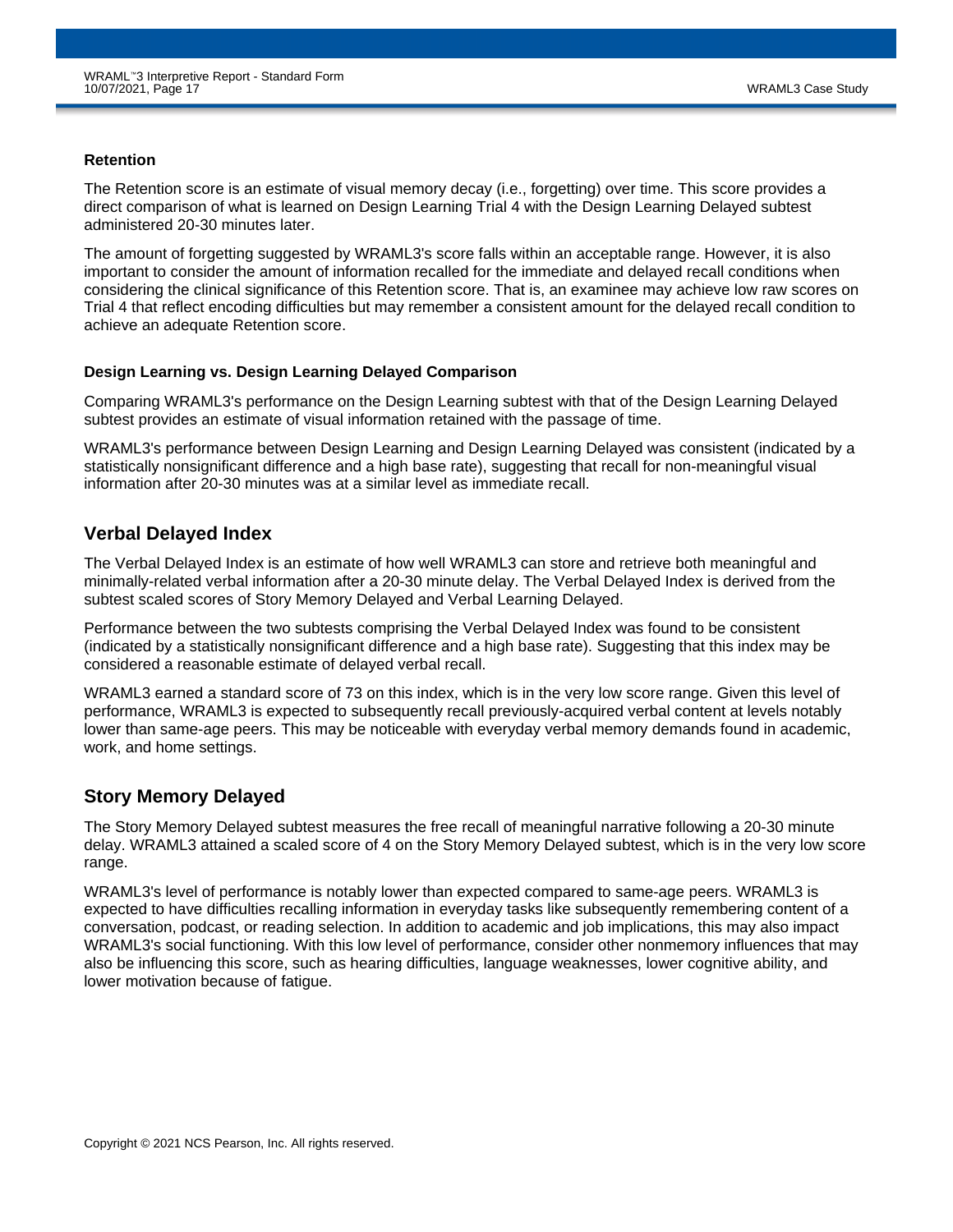#### **Story Memory vs. Story Memory Delayed Comparison**

Comparing WRAML3's performance on the Story Memory subtest with that of the Story Memory Delayed subtest provides an estimate of verbal memory decay (i.e., forgetting) over time.

WRAML3's drop in performance between Story Memory and the Story Memory Delayed subtests is of clinical concern. Compare this result to WRAML3's performance on the Story Memory Recognition subtest to determine whether the apparent decay in recall is due to difficulties with information loss or with retrieval. If the Story Memory Recognition score suggests similar results, a more general concern about verbal memory storage is raised. Examine the difference between the Verbal Learning versus Verbal Learning Delayed subtests, as well as the Retention score, to see if a similar pattern of visual memory decay is found.

### **Verbal Learning Delayed**

The Verbal Learning Delayed subtest provides an estimate of longer-term memory for relatively unrelated verbal information learned using repeated exposures. WRAML3 earned a scaled score of 7 on this subtest, which is in the low average score range.

Given this level of performance, WRAML3 is expected to remember previously-learned, unrelated verbal content at levels lower than same-age peers. This may be noticeable during everyday tasks with longer-term verbal memory demands, such as recalling items from a shopping list, or remembering specific factual content for a history test.

#### **Process Score - Retention Score**

| <b>Trial Comparison</b>                                    | Raw<br>Score 1 | Raw<br>Score 2 | <b>Difference</b> | Mean (SD)   | <b>Base Rate</b> |
|------------------------------------------------------------|----------------|----------------|-------------------|-------------|------------------|
| Verbal Learning Delayed Total -<br>Verbal Learning Trial 4 |                |                | -6                | $-1.7(1.7)$ | $\epsilon = 5\%$ |

#### **Retention**

The Retention score is an estimate of verbal memory decay (i.e., forgetting) over time. This score provides a comparison between what is learned on Verbal Learning Trial 4 with the Verbal Learning Delayed subtest administered 20-30 minutes later.

WRAML3's performance on Trial 4 of the immediate recall condition exceeded that of the delayed recall condition. The amount of forgetting suggested by this score may be noticeable in everyday situations when WRAML3 uses repeated exposures to learn new verbal information. It is also important to compare Verbal Learning and Verbal Learning Delayed for consistency.

### **Verbal Learning vs. Verbal Learning Delayed Comparison**

WRAML3's levels of age-adjusted performance for the Verbal Learning and Verbal Learning Delayed subtests were consistent (indicated by a statistically nonsignificant difference and a high base rate), suggesting that WRAML3 recalled relatively-unrelated verbal information after a 20-30 minute delay at a similar level as immediate recall.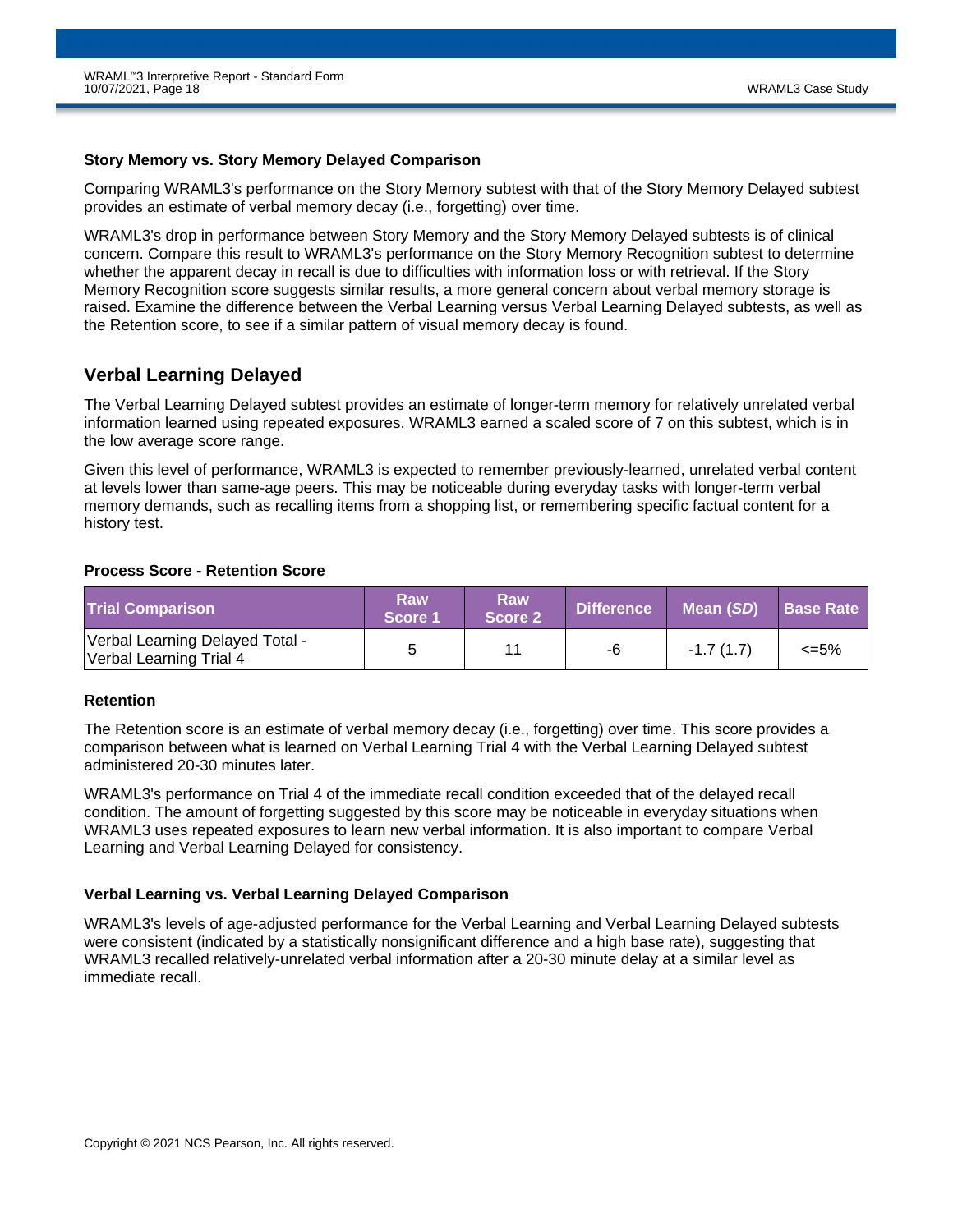| <b>Subtest Comparisons</b>                                        | <b>Scaled</b><br>Score 1 | <b>Scaled</b><br><b>Score 2</b> | <b>Difference</b> | <b>Critical</b><br><b>Value (.10)</b> | <b>Significant</b> | <b>Base</b><br>Rate |
|-------------------------------------------------------------------|--------------------------|---------------------------------|-------------------|---------------------------------------|--------------------|---------------------|
| Picture Memory Delayed vs.<br>Picture Memory Recognition          | 13                       | 11                              | 2                 | 3.37                                  | N                  |                     |
| Design Learning Delayed vs.<br><b>Design Learning Recognition</b> | 13                       | 14                              | -1                | 3.40                                  | N                  | -                   |
| Story Memory Delayed vs.<br><b>Story Memory Recognition</b>       | 4                        | 13                              | -9                | 3.27                                  | γ                  | $\leq$ 2%           |
| Verbal Learning Delayed vs.<br>Verbal Learning Recognition        |                          | 11                              | -4                | 3.84                                  | v                  | $<=5\%$             |

### **Delayed Recall/Recognition Comparisons**

**Note.** The scaled score range for the Recognition subtests are restricted due to the skewed distributions of the raw scores for these subtests. Interpret significant discrepancies with recognition subtest scores in the average range and above with caution.

### **General Recognition Index**

The General Recognition Index is an estimate of how well WRAML3 retained information previously presented on the immediate recall subtests (i.e., Picture Memory, Story Memory, Design Learning, and Verbal Learning) and is derived from the scores earned on the Visual Recognition Index and Verbal Recognition Index.

Performance between Visual Recognition Index and Verbal Recognition Index was found to be consistent (indicated by a statistically nonsignificant difference and a high base rate). Suggesting that the General Recognition Index may be considered a reasonable estimate of overall recognition memory. However, as the General Recognition Index is a composite index, it is important to evaluate its contributing index and subtest scores for consistency when forming hypotheses as to WRAML3's longer-term memory strengths and weaknesses.

WRAML3 earned a standard score of 115 on this index, which is in the high average score range. WRAML3 demonstrates good storage of previously-learned visual and verbal information compared to same-age peers. This suggests that cueing supports WRAML3's ability to recognize previously-learned new information.

### **Visual Recognition Index**

The Visual Recognition Index is an estimate of how well WRAML3 can recognize previously-learned meaningfuland minimally-related, rote visual information. The Visual Recognition Index is derived from the scaled scores earned on Picture Memory Recognition and Design Learning Recognition.

Performance between the two subtests comprising the Visual Recognition Index was found to be consistent (indicated by a statistically nonsignificant difference and a high base rate). Suggesting that this index may be considered a reasonable estimate of visual recognition abilities.

WRAML3 earned a standard score of 114 on this index, which is in the high average score range. Compared to same-age peers, earning a Visual Recognition Index score within this range typically demonstrates good ability to recognize previously-learned visual information. This suggests WRAML3 has good abilities with encoding and transferring visual information from short-term to long-term storage.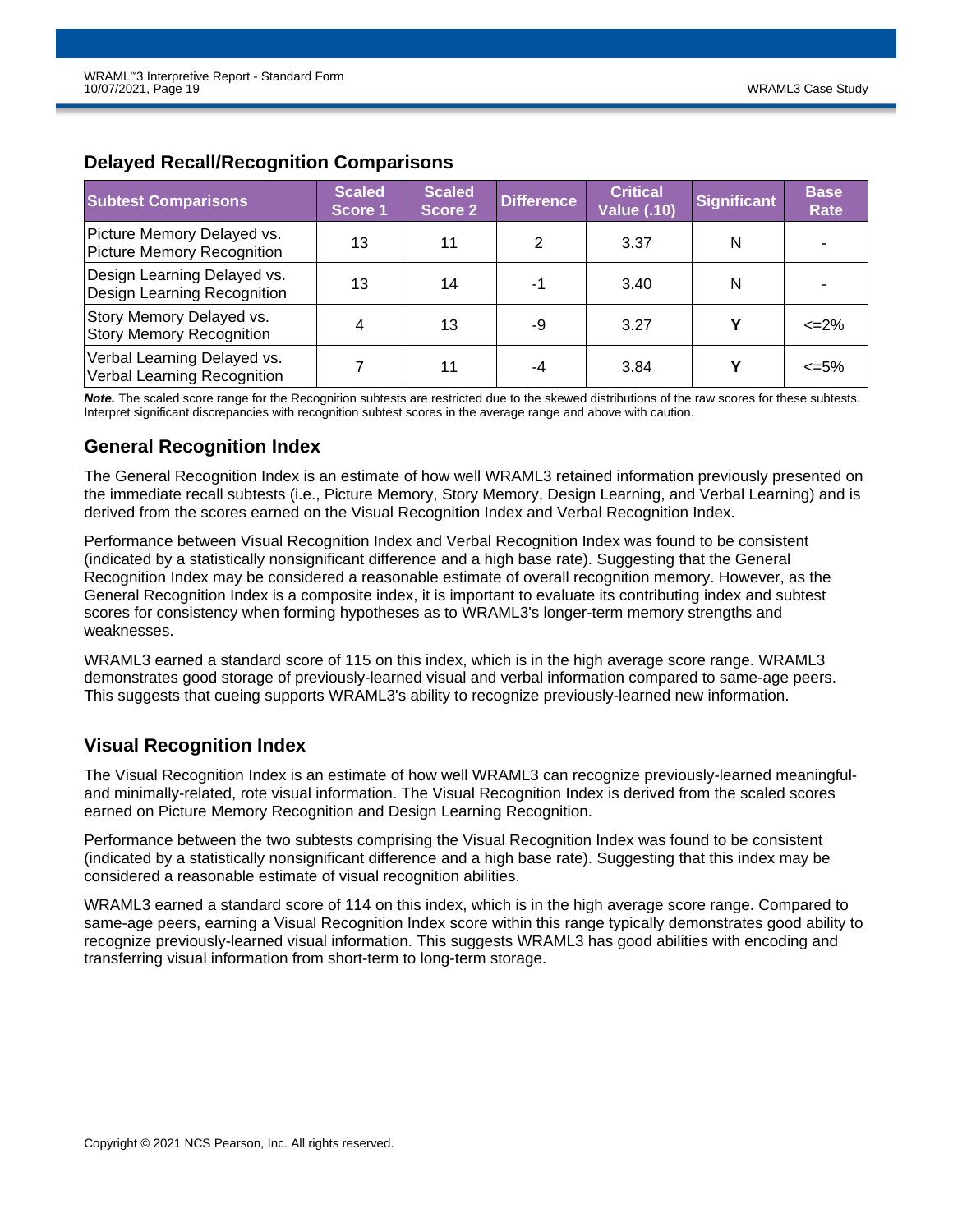### **Picture Memory Recognition**

The Picture Memory Recognition subtest provides a measure of recognition memory for meaningful or contextualized visual information. WRAML3 earned a scaled score of 11 on this subtest, which is in the average score range.

WRAML3 demonstrated an ability to recognize previously-learned meaningful visual information similar to same-age peers. This suggests age-appropriate abilities to encode and then transfer visual information from short-term to long-term storage.

### **Picture Memory Delayed vs. Picture Memory Recognition Comparison**

In addition to knowing how much newly learned visual information is later retained using a free recall procedure (i.e., the Picture Memory Delayed subtest), it is sometimes important to determine how much of that information can be retrieved by cueing (i.e., Picture Memory Recognition subtest). This comparison is especially important if the Picture Memory Delayed score is significantly lower than the Picture Memory score, suggesting more forgetting than expected. A comparison between WRAML3's performance on Picture Memory Recognition and Picture Memory Delayed helps discern if the newly learned visual information has been forgotten or whether it is still stored but cannot be efficiently retrieved.

WRAML3's performance between the Picture Memory Delayed and Picture Memory Recognition was consistent (indicated by a statistically nonsignificant difference and a high base rate), suggesting that WRAML3 was able to recognize contextual visual information at a level consistent with Picture Memory Delayed performance.

### **Design Learning Recognition**

The Design Learning Recognition subtest provides a measure of recognition of previously-learned abstract visual information. WRAML3 earned a scaled score of 14 on this subtest, which is in the very high score range.

Compared to same-age peers, WRAML3 demonstrated good ability to recognize previously-learned abstract visual information. This suggests WRAML3 has good ability to encode and then transfer visual information from short-term to long-term storage.

### **Design Learning Delayed vs. Design Learning Recognition Comparison**

In addition to knowing how much newly-learned visual information the examinee can recall after a time delay, it is sometimes important to determine how much information can be retrieved by cueing (i.e., recognition). This comparison is especially important if the Design Learning Delayed score is significantly lower than the Design Learning score, which suggests more forgetting than expected. A comparison between WRAML3's performance on Design Learning Recognition and Design Learning Delayed helps determine if the newly-learned visual information has been forgotten or whether it is still stored but cannot be efficiently retrieved.

WRAML3's performance between the Design Learning Delayed and Design Learning Recognition was consistent (indicated by a statistically nonsignificant difference and a high base rate), suggesting that WRAML3 was able to recognize relatively-abstract visual information at a level consistent with Design Learning Delayed performance.

### **Verbal Recognition Index**

The Verbal Recognition Index is an estimate of how well WRAML3 can recognize both meaningful- and minimally-related rote verbal information after a time delay. The Verbal Recognition Index is derived from the scaled scores earned on Story Memory Recognition and Verbal Learning Recognition.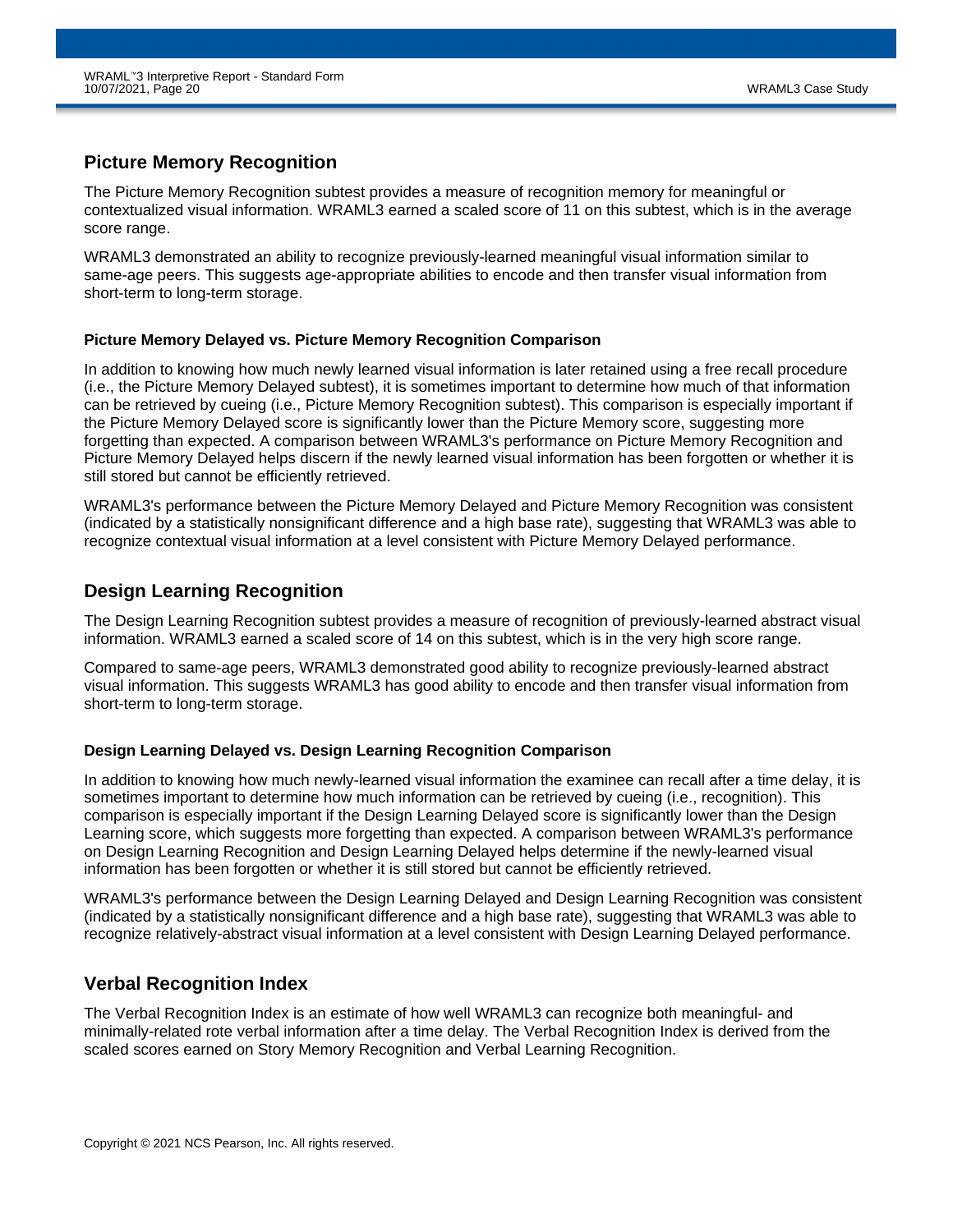Performance between the two subtests comprising the Verbal Recognition Index was found to be consistent (indicated by a statistically nonsignificant difference and a high base rate). Suggesting that this index may be considered a reasonable estimate of verbal recognition abilities.

WRAML3 earned a scaled score of 112 on this index, which is in the high average score range. Compared to same-age peers, examinees earning a Verbal Recognition Index within this range typically demonstrate good ability to recognize previously-learned verbal information. This suggests WRAML3 has strong abilities to encode and then transfer verbal information from short-term to long-term storage. Compare the Verbal Recognition Index with the Verbal Delayed Index to evaluate WRAML3's verbal retrieval versus storage capacity.

### **Story Memory Recognition**

The Story Memory Recognition subtest provides a measure of recognition for a previously presented verbal narrative; the subtest assesses if verbal information is stored, even if it cannot be retrieved on demand. WRAML3 earned a scaled score of 13 on this subtest, which is in the high average score range.

Compared to same-age peers, WRAML3 demonstrates good ability to recognize previously-learned meaningful verbal information using a cued format. This suggests WRAML3 has good ability to encode and then transfer verbal information from short-term to long-term storage.

### **Story Memory Delayed vs. Story Memory Recognition Comparison**

In addition to knowing how much newly learned verbal information the examinee can recall after a time delay, it is useful to determine how much information can be retrieved by cueing (i.e., recognition). This comparison is especially important if the Story Memory Delayed score is significantly lower than the Story Memory score, which suggests more forgetting than expected. A comparison between WRAML3's performance on Story Memory Recognition and Story Memory Delayed helps determine if the newly learned verbal information has been forgotten or whether it is still stored but cannot be efficiently retrieved.

The difference in performance between the Story Memory Recognition and the Story Memory Delayed subtests may be of some concern. Specifically, WRAML3's ability to recall meaningful verbal information is a relative weakness in comparison to the ability to retrieve this information. Therefore, it is likely that WRAML3 may give an impression of remembering less of this information than may actually be the case, especially in high demand situations. WRAML3's demonstration of verbal memory may appear inconsistent from situation to situation. Using a cueing system, such as a verbal multiple-choice approach, to assess everyday verbal retention may have beneficial value. To assess the pervasiveness of this weakness, compare this finding to the similar Verbal Learning Delayed versus Verbal Learning Recognition analyses.

### **Verbal Learning Recognition**

The Verbal Learning Recognition subtest provides a measure of recognition memory for a previously presented word list; the subtest assesses if that verbal information is stored, even if it cannot be retrieved on demand. WRAML3 earned a scaled score of 11 on this subtest, which is in the average score range.

WRAML3 demonstrates an ability to recognize previously-learned relatively-unrelated verbal information similar to same-age peers. This suggests age-appropriate abilities to encode and then transfer verbal information from short-term to long-term storage.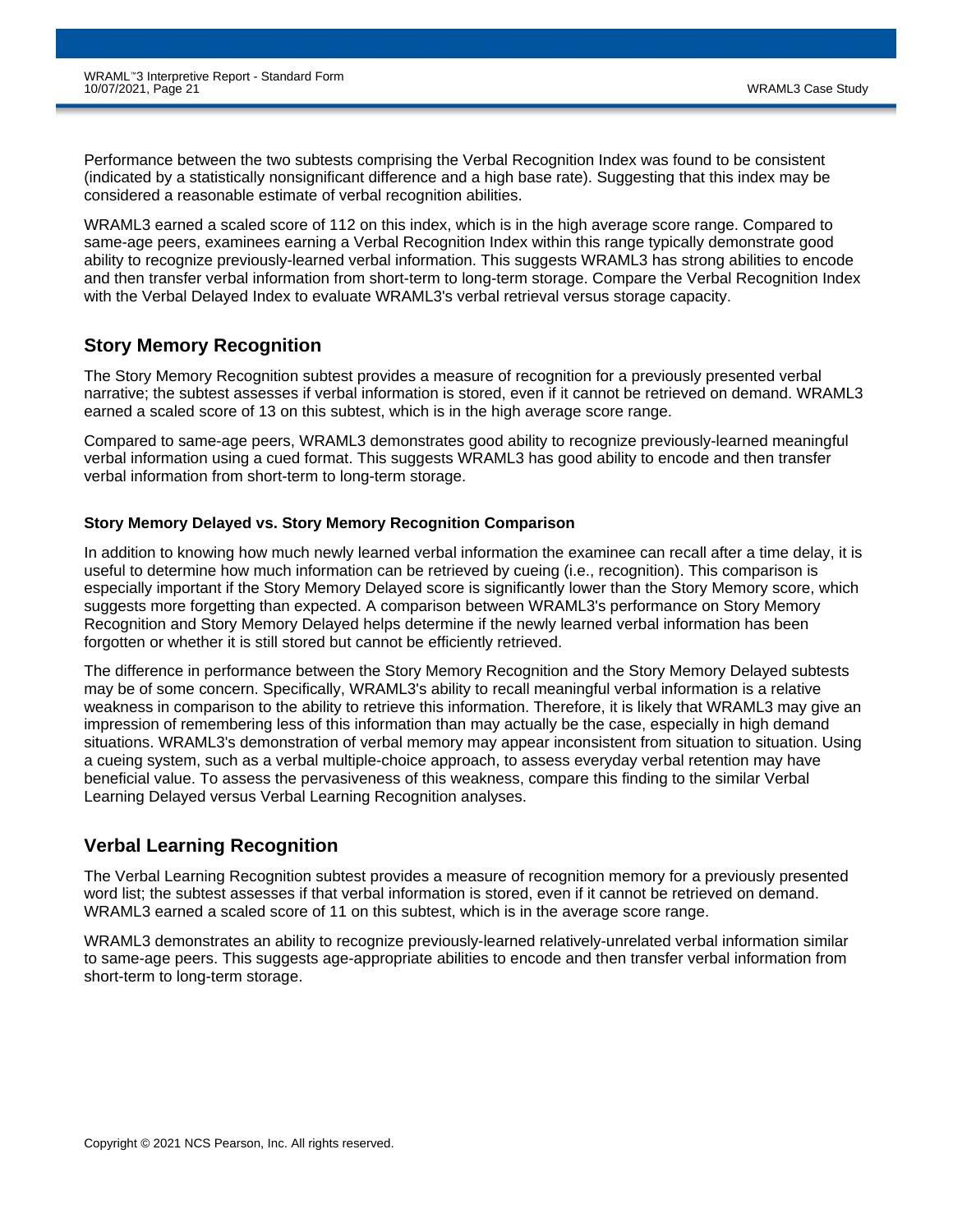#### **Process Scores - Verbal Learning Recognition**

|                            | <b>Raw Score</b> | Mean (SD) | <b>Base Rate</b> |
|----------------------------|------------------|-----------|------------------|
| Semantic Errors            |                  | 0.2(0.5)  | $\leq$ 15%       |
| <b>Phonological Errors</b> |                  | 0.0(0.3)  | $\leq$ 15%       |

#### **Verbal Learning Recognition Process Score**

For most items on the Verbal Learning Recognition subtest, the words used in the multiple-choice questions include the correct word, a word with similar meaning (semantic error), and a word that sounds like the correct word (phonological error); there is also a "none" choice.

### **Semantic errors**

Raw scores of 0 should not be interpreted as clinically significant, regardless of the base rate. When the level of semantic errors falls at or below a base rate of 5%, comprehension and language difficulties may be a concern.

#### **Phonological errors**

Raw scores of 0 should not be interpreted as clinically significant, regardless of the base rate. When the level of phonological errors falls at or below a base rate of 5%, sound discrimination, language, or hearing may be a concern.

### **Verbal Learning Delayed vs. Verbal Learning Recognition Comparison**

In addition to knowing how much newly learned verbal information the examinee can recall after a time delay, it is useful to determine how much information can be retrieved by cueing (i.e., recognition). This comparison is especially important if the Verbal Learning Delayed score is significantly lower than the Verbal Learning score, which suggests more forgetting than expected. A comparison between WRAML3's performance on Verbal Learning Recognition and Verbal Learning Delayed helps determine if the newly learned verbal information has been forgotten or whether it is still stored but cannot be efficiently retrieved.

The difference in performance between Verbal Learning Recognition and Verbal Learning Delayed generates clinical concern. Specifically, WRAML3's ability to recall relatively-unrelated verbal information is a weakness in comparison to the ability to recognize this same information. Therefore, it is likely that WRAML3 may give an impression of having stored less of this information than may actually be the case, especially in high demand situations. WRAML3's demonstration of verbal memory retrieval may appear inconsistent from situation to situation. Using a cueing system, such as a verbal multiple-choice approach, to assess everyday verbal retention may have beneficial value. To assess the pervasiveness of this weakness, compare this finding to the corresponding Story Memory Delayed versus Story Memory Recognition analysis.

### **Working Memory Index**

The Working Memory Index provides an estimate of short-term recall in which executive functions are needed to use and modify the original information. The Working Memory Index is derived from the scaled scores earned on Verbal Working Memory and Visual Working Memory.

Performance between the Verbal Working Memory and Visual Working Memory was inconsistent (indicated by a statistically significant difference and a base rate of <=5%). Interpret the Working Memory Index as an overall estimate of working memory with extreme caution. Information at the contributing subtest level may be helpful in further characterizing WRAML3's working memory functioning.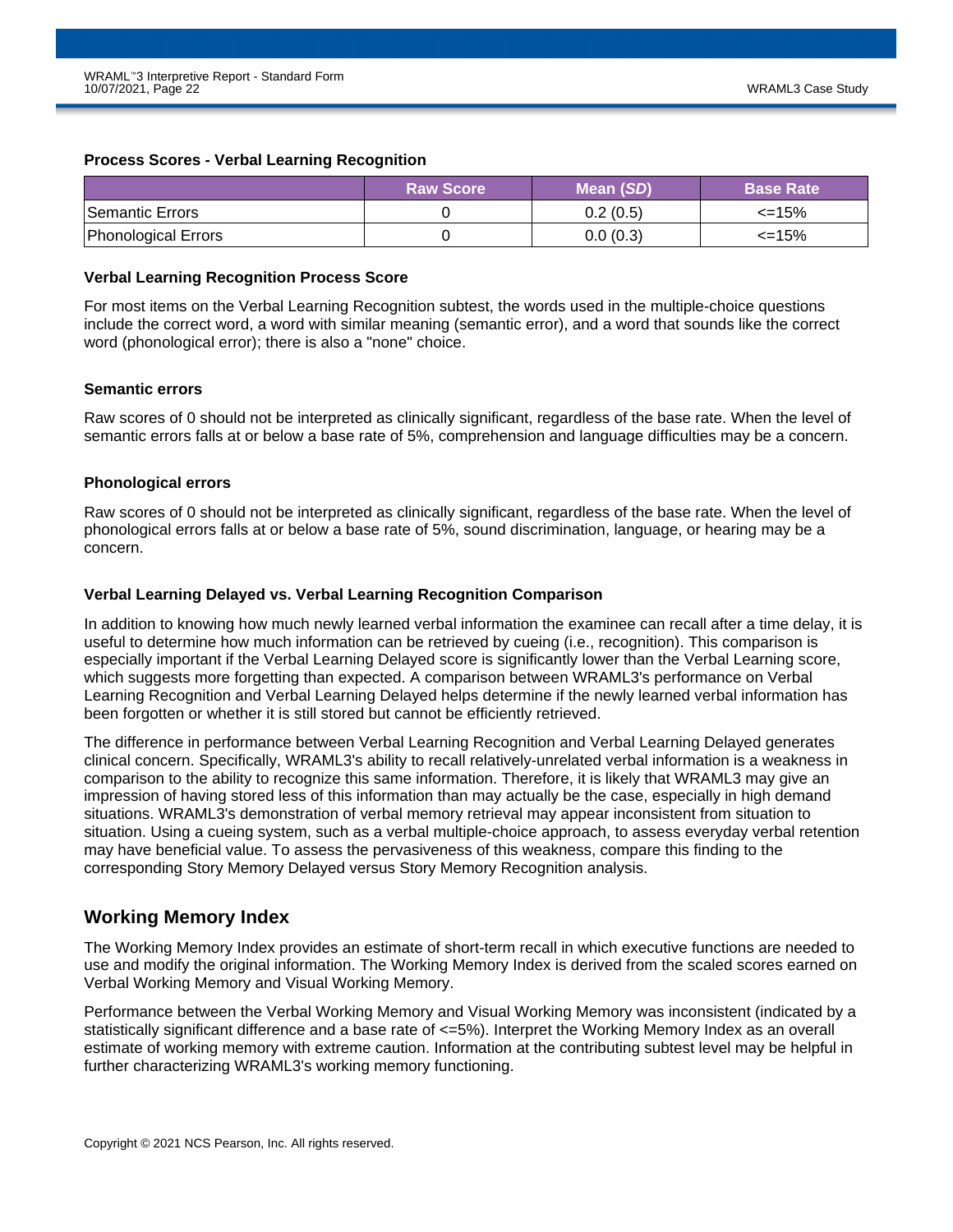WRAML3 earned a standard score of 102 on this index, which is in the average score range. WRAML3's overall performance on the Working Memory Index suggests abilities in retaining and mentally manipulating visual and verbal information to complete a task similar to same-age peers.

### **Visual Working Memory**

The Visual Working Memory subtest provides an estimate of short-term visual recall in which executive functions are utilized and manipulate information. WRAML3 earned a scaled score of 13 on this subtest, which is in the high average score range.

Compared to same-age peers, WRAML3 demonstrates strengths in the ability to recall and manipulate visual information. This suggests good functioning with tasks requiring visual reasoning, including some areas of mathematics (e.g., geometry) and early reading skills.

### **Verbal Working Memory**

The Verbal Working Memory subtest provides an estimate of short-term verbal recall in which executive functions are utilized and modify information. WRAML3 earned a scaled score of 8 on this subtest, which is in the average score range.

WRAML3 demonstrates an ability to recall and mentally manipulate verbal information at levels consistent with same-age peers. This suggests adequate functioning with tasks requiring verbal reasoning including multi-step algebra problems and reorganizing information previously read while continuing to read.

### **Visual Working Memory vs. Verbal Working Memory Discrepancy Analysis**

WRAML3's higher performance on the Visual Working Memory subtest suggests better visual than verbal working memory skills. Performances were relatively better for nonverbal visual-spatial tasks than for recalling rote verbally-presented material. Relative strengths in the area of recall and mental manipulation of visual-spatial information may be associated with strengths in visual memory and some areas of mathematics (e.g. geometry). Difficulty recalling and mentally manipulating verbally-presented information may be associated with weakness on such academic tasks as reading comprehension and note-taking during lectures.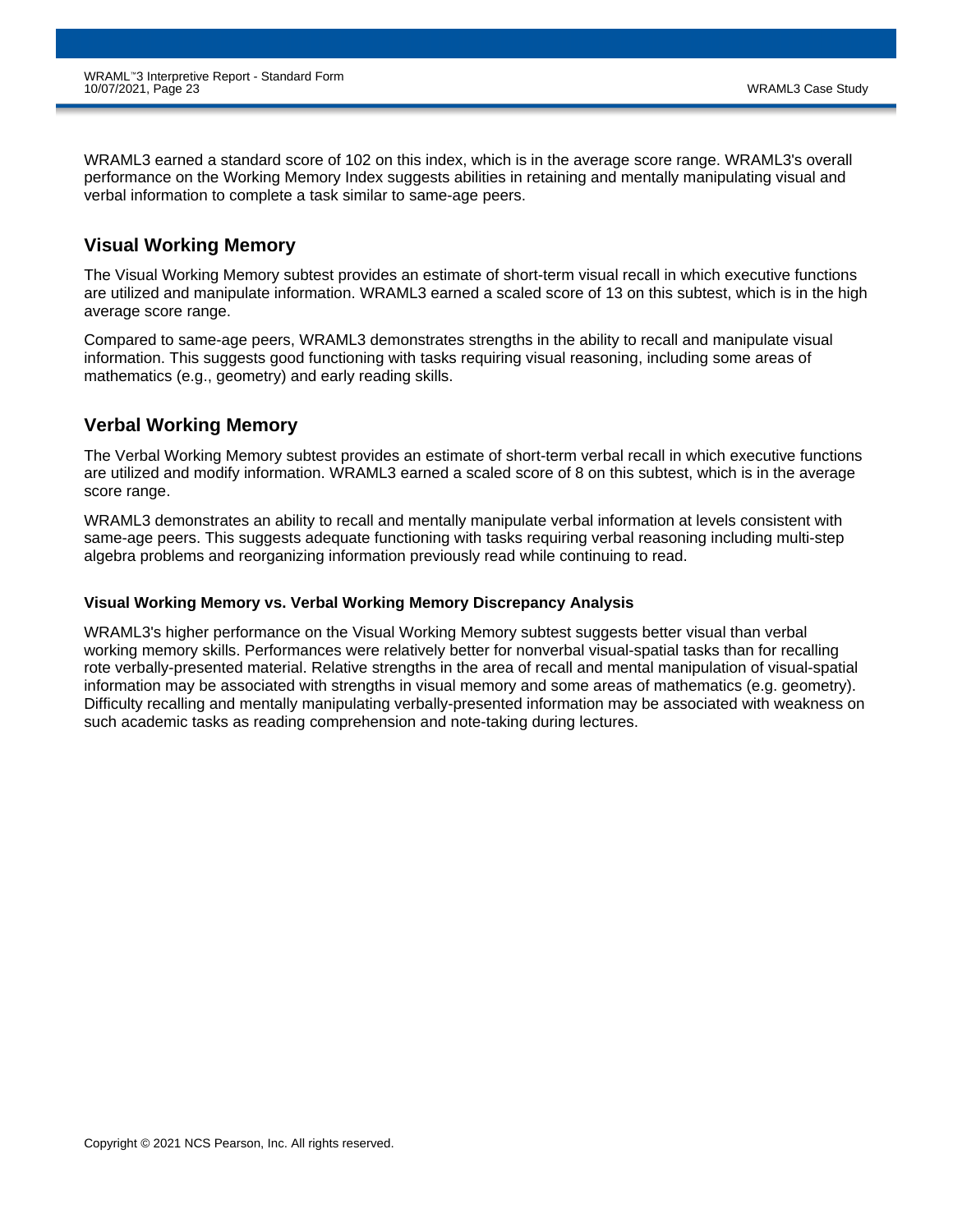# **Interpretations of Index Discrepancy Analyses**

#### **General Immediate Memory Index vs. General Delayed Index**

WRAML3's performance on the General Immediate Memory Index and the General Delayed Index were comparable (indicated by a statistically nonsignificant difference and high base rate). This suggests that WRAML3's overall level of delayed recall is at a comparable level as overall immediate recall.

#### **Screener Memory Index vs. Attention/Concentration Index**

The difference between WRAML3's performance on the Screener Memory Index and Attention/Concentration Index was not found to be statistically or clinically significant. This finding suggests that, overall, WRAML3's level of immediate recall ability on sequential, rote visual and verbal tasks is commensurate to that on visual and verbal immediate memory tasks composed of more meaningful and complex material.

#### **Screener Memory Index vs. Working Memory Index**

WRAML3's performance on the Screener Memory Index and Working Memory Index is comparable (i.e., not statistically or clinically significant). This finding suggests that, overall, WRAML3's working memory skills are at a level commensurate with general immediate recall abilities.

#### **Visual Immediate Memory Index vs. Verbal Immediate Memory Index**

The difference between the Visual Immediate Memory Index and Verbal Immediate Memory Index standard scores is statistically and clinically significant with a base rate of  $\leq$ =5%. This relative strength for WRAML3 in visual memory may be due to weaker verbal memory or in other processes associated with verbal memory, such as language impairment or hearing difficulties. Examine the contributing subtests and process scores, the Verbal Delayed and Verbal Recognition Indexes, and the Sentence Memory subtest to substantiate the uniformity of this finding. Implications of this discrepancy will likely be apparent for academic, work, and home settings.

### **Visual Immediate Memory Index vs. Attention/Concentration Index**

The difference between the Visual Immediate Memory Index and Attention/Concentration Index standard scores is statistically and clinically significant with a base rate of  $\leq$ =10%. This suggests that the Visual Immediate Memory Index score may be an underestimate of immediate visual memory capacity given WRAML3's relatively inefficient attention/concentration skills. Check Design Learning performance over the trials to see if there is inconsistent recall of specific elements from trial to trial, possibly due erratic attention. Disproportionate gains on Trials 3 and 4 over Trials 1 and 2 may be indicative of attention difficulties. Relatively poor rote memory skills have implications for academic, work, and home settings when such demands are being made.

### **Visual Immediate Memory Index vs. Visual Delayed Index**

Standard score differences on the Visual Immediate Memory Index and Visual Delayed Index were not statistically or clinically significant. This suggests that WRAML3's immediate visual memory ability is commensurate with delayed recall. That is, there is no deterioration of recall beyond what is expected for this age.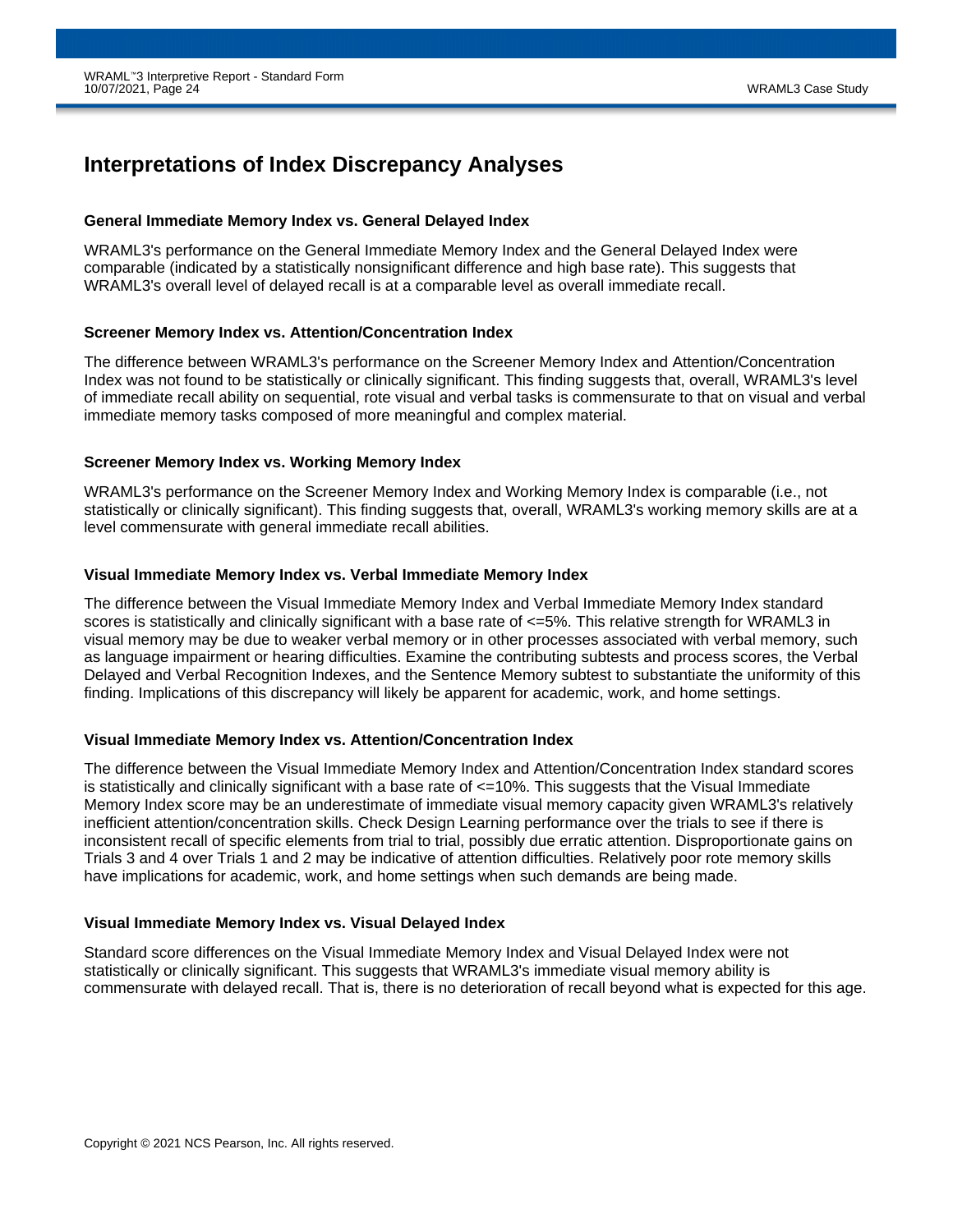#### **Verbal Immediate Memory Index vs. Attention/Concentration Index**

The standard score difference between the Verbal Immediate Memory Index and Attention/Concentration Index was not statistically or clinically significant. This suggests that WRAML3's immediate verbal memory ability is commensurate with rote short-term memory tasks that especially make demands on attention.

#### **Verbal Immediate Memory Index vs. Verbal Delayed Index**

The difference between WRAML3's performance on the Verbal Immediate Memory Index and Verbal Delayed Index standard scores is statistically and clinically significant with a base rate of  $\leq$ =5%. This suggests that with the passage of time, WRAML3 experiences more verbal memory decay than is expected based on immediate recall performance. As a consequence, the delayed index may be the better estimate of WRAML3's real world verbal memory, especially if both subtests of the index show the same pattern of marked forgetting. This deficit will likely have important clinical implications in academic, work, and home settings in which longer-term verbal memory demands are made.

#### **Attention/Concentration Index vs. Working Memory Index**

A similar level of performance was found between the standard scores on the Attention/Concentration Index and the Working Memory Index; there was no statistical significance and a high base rate. The consistency between WRAML3's performance on the Attention/Concentration Index and Working Memory Index suggests that tasks requiring more demanding organization and strategizing skills are commensurate with rote memory tasks that only require focus.

#### **Screener Memory Index vs. General Delayed Index**

The standard score difference between the Screener Memory Index and General Delayed Index was not statistically or clinically significant. This suggests that WRAML3 performed at the same level on immediate and delayed recall tasks. That is, no deterioration of recall was found beyond what is expected for WRAML3's age.

### **General Delayed Index vs. General Recognition Index**

The difference in performance between the General Recognition Index and the General Delayed Index is of clinical concern. Specifically, WRAML3's ability to recall relatively-meaningful visual information is a weakness in comparison to the ability to recognize this information. WRAML3's demonstration of memory retrieval may appear inconsistent from situation to situation. Using a cueing system, such as a multiple-choice approach, to assess everyday retention may be helpful.

#### **Visual Recognition Index vs. Verbal Recognition Index**

The standard score difference between the Visual Recognition Index and Verbal Recognition Index is not statistically or clinically significant. This suggests that, with the passage of time, WRAML3's recognition of newly learned visual material is performed as well as recognition of verbal material.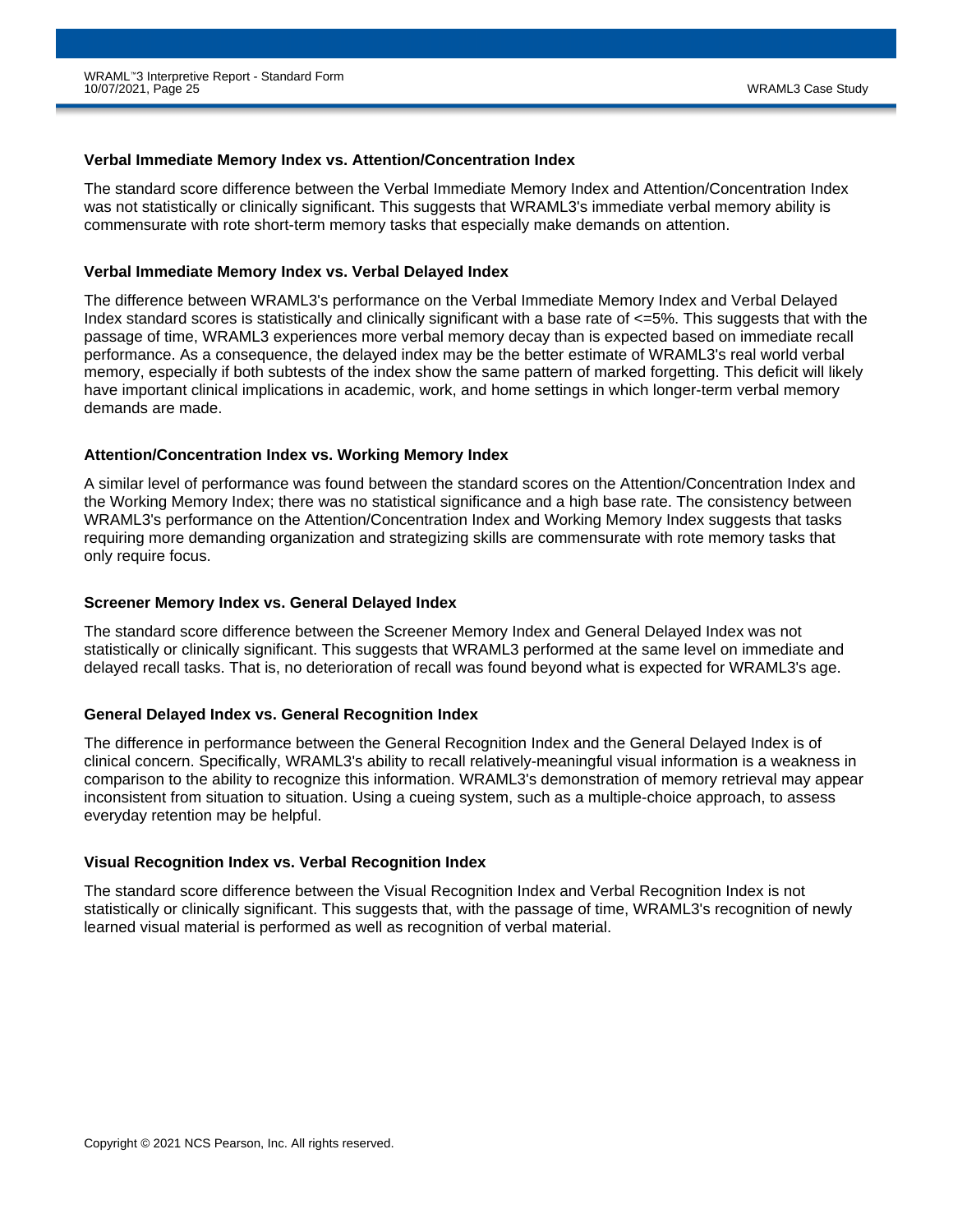#### **Visual Delayed Index vs. Verbal Delayed Index**

The difference between the Visual Delayed Index and Verbal Delayed Index standard scores is statistically and clinically significant with a base rate of <=2%. This suggests that with the passage of time, WRAML3's retrieval of newly learned visual information is better than retrieval of verbal information. Assuming this is also reflected in WRAML3's immediate and recognition performance, these findings suggest weakness in verbal recall generally. In addition, consider other possible contributors to this result such as language delay/disorder or hearing impairment. This weakness may be apparent in verbal memory demands found in academic, work, and home settings.